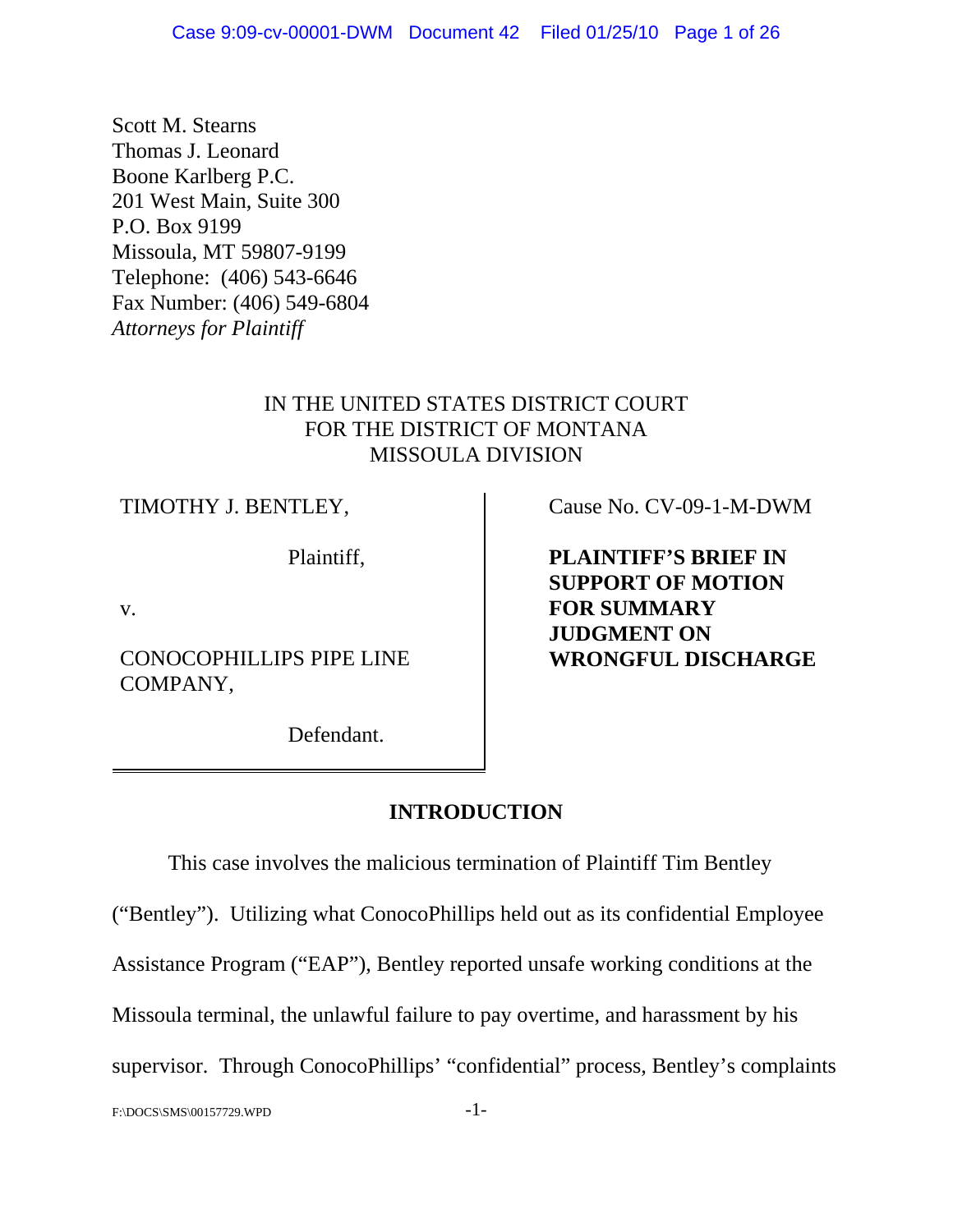#### Case 9:09-cv-00001-DWM Document 42 Filed 01/25/10 Page 2 of 26

were promptly relayed to the very supervisor he was complaining about. Just days later, Bentley was fired.

In this lawsuit, ConocoPhillips has attempted to argue that the timing of Bentley's discharge was nothing more than an unfortunate coincidence, and that its termination of Bentley was not related to his EAP complaint. The undisputed facts disprove this unlikely story. The record demonstrates, as a matter of law, that Bentley's discharge was: (1) not supported by good cause, (2) retaliatory, and (3) in violation of ConocoPhillips' own personnel policies. Bentley's Motion for Summary Judgment on Wrongful Discharge should be granted.

#### **FACTUAL BACKGROUND**

Bentley came to work for ConocoPhillips based on a number of promises and representations by Dave Floyd ("Floyd"), a supervisor at the company's Missoula facility. (Bentley's Statement of Undisputed Facts ("SOF") 1-3.) The salary and amount of overtime pay Bentley would receive, along with the promise that he could work a rotating schedule, were substantial motivating factors for Bentley's acceptance of the employment agreement. (SOF 1-2.)

Initially, when Bentley worked overtime on call-out hours, the company's promises to Bentley were honored. (SOF 4.) Also, though he first worked a training shift that consisted of Mondays through Fridays with every other weekend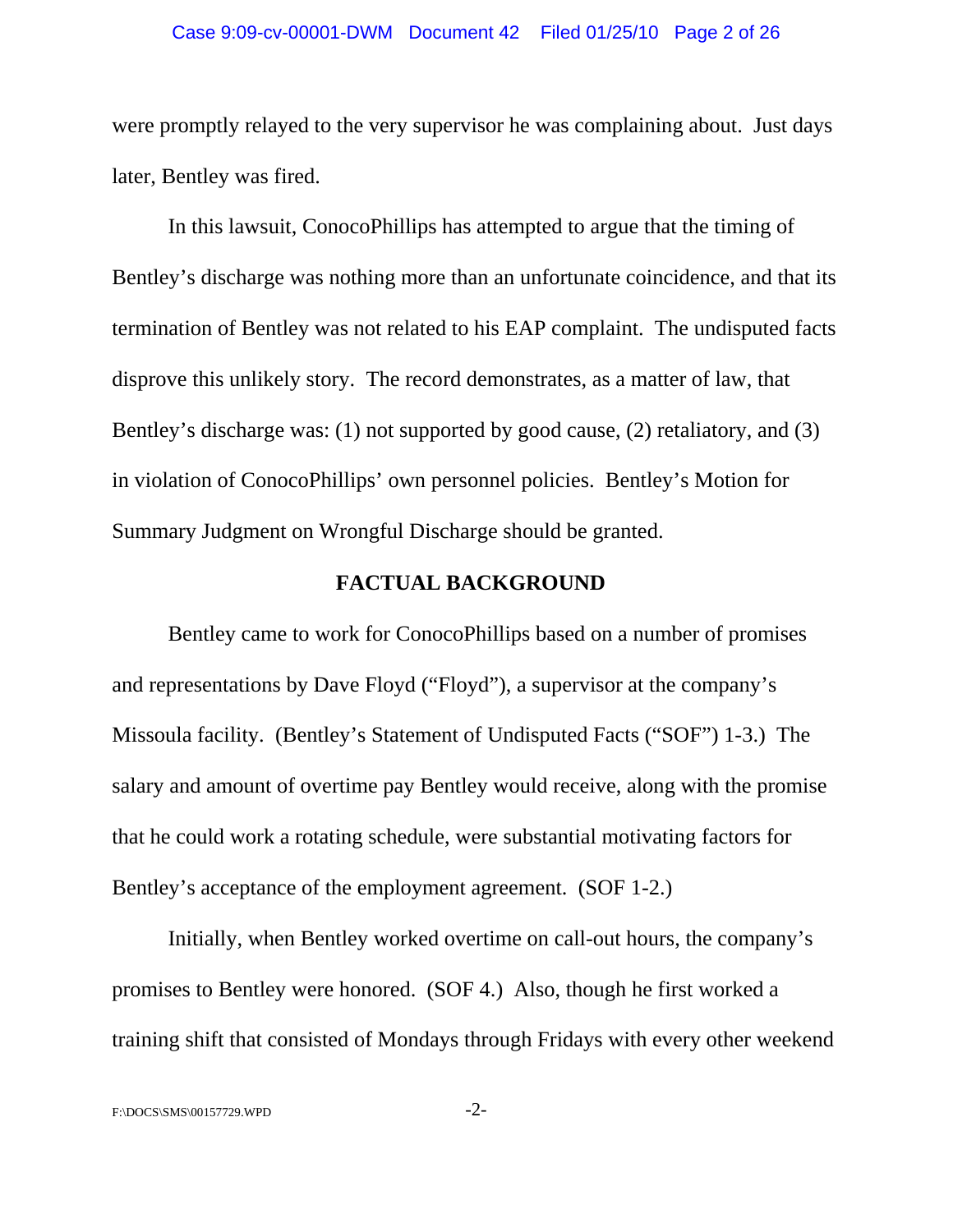on call, Bentley was told he would be given the promised rotating schedule after he completed his training. (SOF 5.)

Approximately seven months after Bentley started working for ConocoPhillips, Steven Thomas ("Thomas") took over for Floyd as supervisor. (SOF 6.) When Thomas took over, he changed the way Bentley was paid overtime. (SOF 7.) Bentley was not offered any consideration for this change. (SOF 8.) In addition, when Bentley successfully completed his training, the company refused to provide a rotating schedule as promised. (SOF 9.) Of course, by the time Bentley learned the company had no intention of abiding by its promises, he had already moved to Missoula, had completed the company's training and probationary period of employment, and needed the job to support his family. (SOF 10.)

Not only did ConocoPhillips refuse to honor the employment contract, but conditions at the facility began to deteriorate. The schedule Thomas imposed on operators led to extreme exhaustion and posed a serious safety risk. (SOF 11.) Bentley was required to work long hours without sleep (sometimes 24 or 32 hours) and to remain on call when he was not working. (SOF 11.)

In addition, Bentley's attempts to follow company policy by addressing his concerns with his direct supervisor began to have unintended consequences.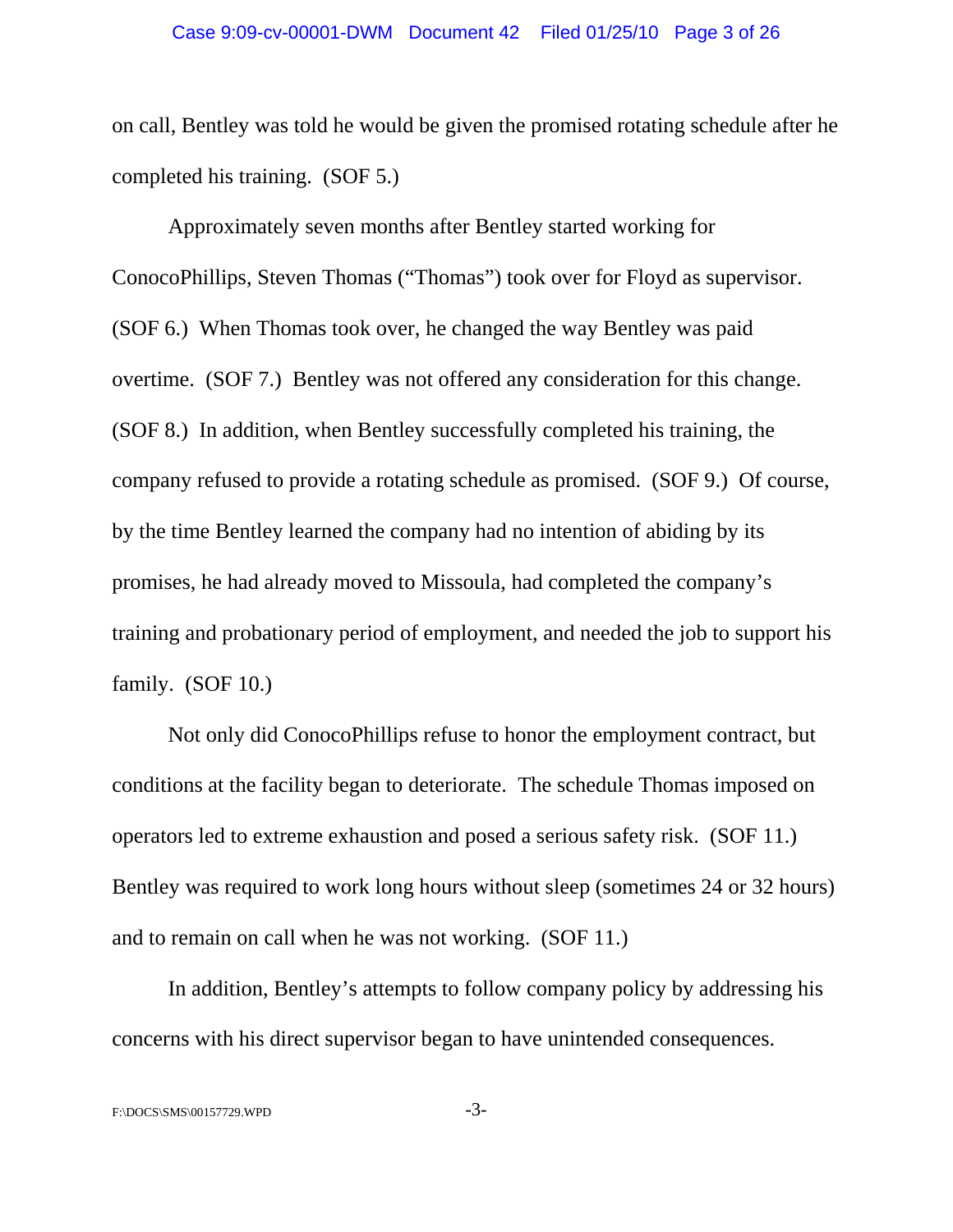Thomas' treatment of Bentley became worse. He became openly hostile towards Bentley. (SOF 12.) He attempted to intimidate Bentley by boasting about his violent behavior with other subordinates. He told Bentley he had been disciplined for bashing another employee's head in with a rock. (SOF 13.) And then, when Bentley's best friend tragically perished in a motorcycle accident, Thomas used the situation to remind Bentley of his authority over him, and did not grant Bentley's request to attend the funeral. (SOF 14.)

Grieving about his friend, faced with unsafe working conditions, a supervisor who was retaliating against him, and an employer who had no qualms about disregarding its prior promises, Bentley turned to ConocoPhillips' "confidential" Employee Assistance Program ("EAP"). (SOF 15.) The purpose of the EAP is to provide employees with a forum to resolve workplace productivity issues and resolve personal concerns that may affect job performance. (SOF 16.) Little did he know, Bentley's "confidential" report, rather than bringing much needed help, would signal the end of his employment with the company.

Bentley filed his EAP complaint with ConocoPhillips' Workplace Solutions counselor Dixie Wilson. (SOF 17.) Bentley described to Wilson the workplace stress he was under, the harassment, the unsafe working conditions, and the problem with his overtime pay. (SOF 17.) Wilson agreed that Thomas was not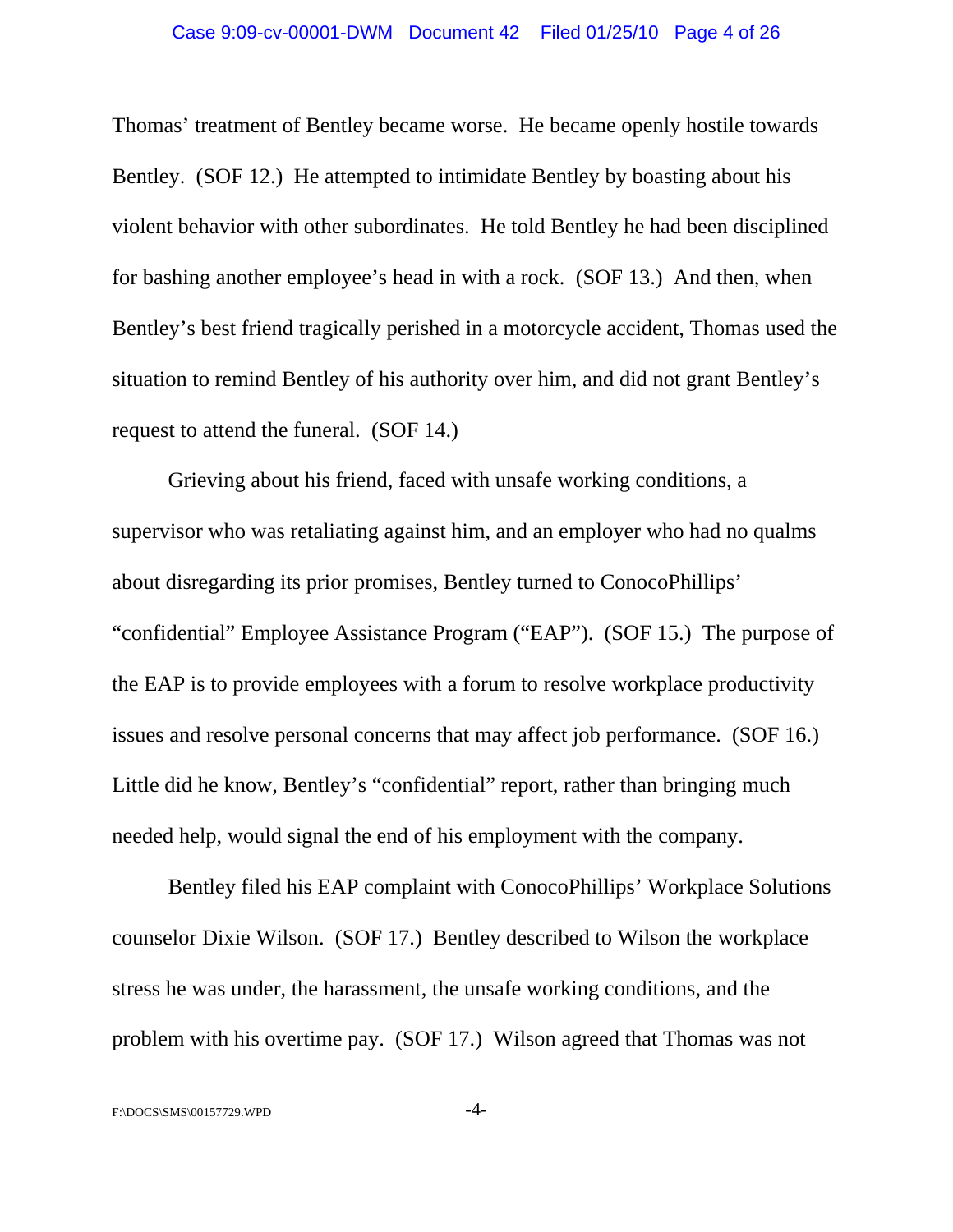handling the situation appropriately. (SOF 18.) Wilson, in turn, recommended they consult Ken Halsor. (SOF 18.) Ken Halsor worked in the company's Human Resources Department in Texas. (SOF 18.) Wilson commented that "Tim's approach was not as a 'complainer' but rather to try to fix a problem and create a safer work environment." (SOF 19.)

Wilson asked Bentley to sign a release, authorizing her to disclose their conversation to Halsor. (SOF 20.) When Halsor learned of Bentley's concerns, though, he promptly informed Thomas about them! (SOF 21.) Halsor's disclosure to Thomas violated the express provisions of the release, which indicated that the only person authorized to receive the confidential information was Halsor. (SOF 21.) When Bentley learned Thomas had been notified about the EAP complaint, he immediately revoked his consent to disclosure, but by then it was too late. (SOF 22.)

Thomas was hostile toward Bentley for his prior complaints about working conditions, but he could not forgive Bentley for taking those complaints up the chain of command. He wanted to move quickly. Fortunately, he had a likeminded partner in Ken Halsor at the corporate office. Just days after Thomas learned about Bentley's confidential EAP complaint, Bentley was fired.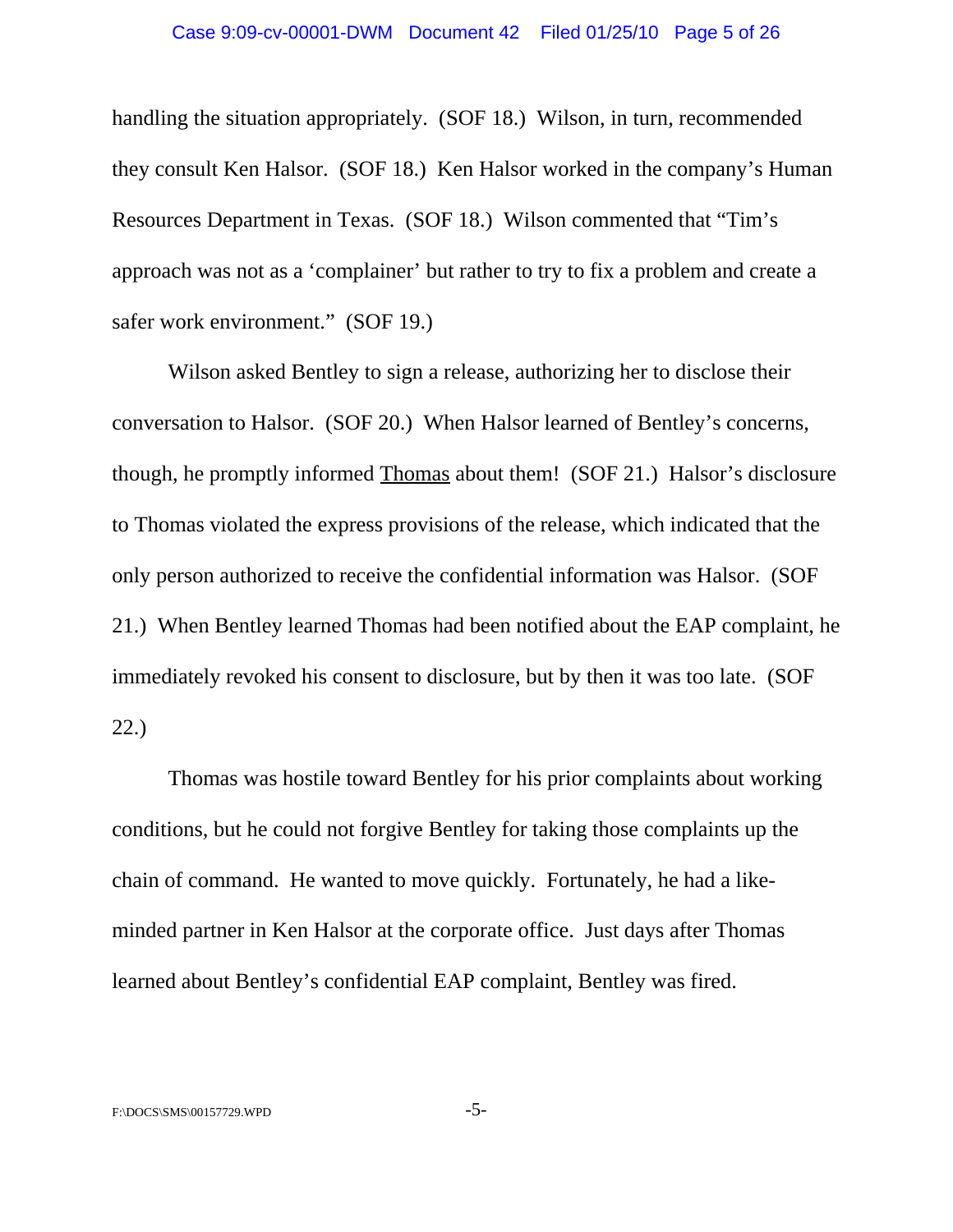ConocoPhillips tried hard to veil Bentley's discharge in what it could later argue were legitimate business reasons. On the same day he learned of Bentley's EAP complaint, Thomas sent his supervisors an email about Bentley speeding on company property. (SOF 23.) The email was *nearly a year old*! (SOF 24.) Initially, Thomas made no attempt to clarify that his email concerned an incident almost one-year old, and made it appear that it had just happened. (SOF 24.)

Forty minutes after sending the e-mail, Thomas raced off to confront Bentley about speeding anew. (SOF 25.) Thomas launched a verbal assault on Bentley, shaking his finger in front of Bentley's face, and asked "do I need to terminate you?" (SOF 25.) Bentley described the confrontation as follows:

He got in my face and he raised his voice, and he was shaking his finger at me, he was probably three or four inches away from my face, shaking his finger at me. And he also at the time threatened me with my job, he said, do I need to terminate you? And I said, no, sir. And he said, well – and then again he said OWST again, which is the policy that was oral, written, suspension, termination, and asked me if I wanted to write it down, and I said no. And I believe he was baiting me, trying to get me to possibly hit him or call human resources again or act, you know, inappropriately.

(SOF 26.)

Following this incident, a flurry of conference calls and emails were exchanged between Thomas and his superiors as to the level of discipline to assess against Bentley. (SOF 27.) Frustrated with the "red tape" and the slow pace of the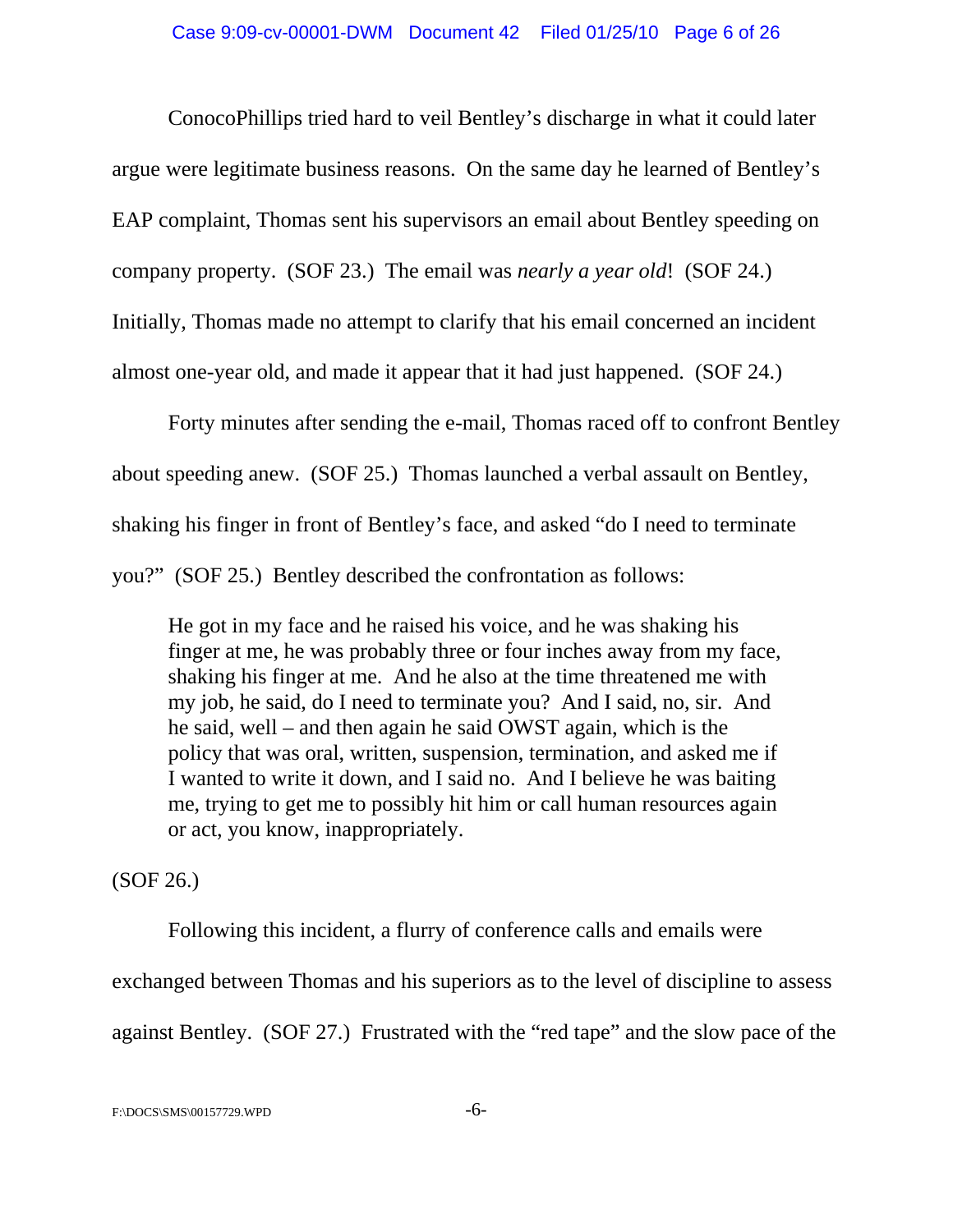process, Thomas decided to try something else: He relayed to his superiors that Bentley was a gun owner who talked frequently about guns and hunting. (SOF 28.) Thomas reported that another employee felt uncomfortable with this, that there were rumors about Bentley making "spooky" comments, and that Bentley may have a firearm in his vehicle. (SOF 28.) Thomas did *nothing* to address these rumors at the time they were raised, apparently recognizing them for what they were: unfounded. (SOF 29.) Indeed, Thomas confirmed in his deposition he was never afraid or concerned about Bentley. (SOF 30.) Even the EAP expressly recognized Bentley "was not an immediate threat to others and there was no duty to warn at this time." (SOF 31.) In the wake of Bentley's EAP complaint, however, these rumors were not only resurrected, but became matters of great urgency.  $(SOF 32.)^1$ 

On November 7, 2009, Thomas sent an email to his superiors stating he was "SHOCKED that nothing has been done as of yet." (SOF 32.) Although Thomas had, just two days before, told his superiors that he was not afraid of Bentley, and

<sup>&</sup>lt;sup>1</sup>Bentley is forced to attach the email contained in ConocoPhillips' selfserving and objectionable 1/9/09 "Report of Investigation," which is an investigative report ConocoPhillips generated after firing Bentley (and after this lawsuit was filed). Although Bentley asked for all emails regarding his employment in discovery, ConocoPhillips did not appropriately produce Thomas' 11/7/08 email. The only reason Bentley even knew about the critical email is because it was referenced in the aforementioned Report of Investigation.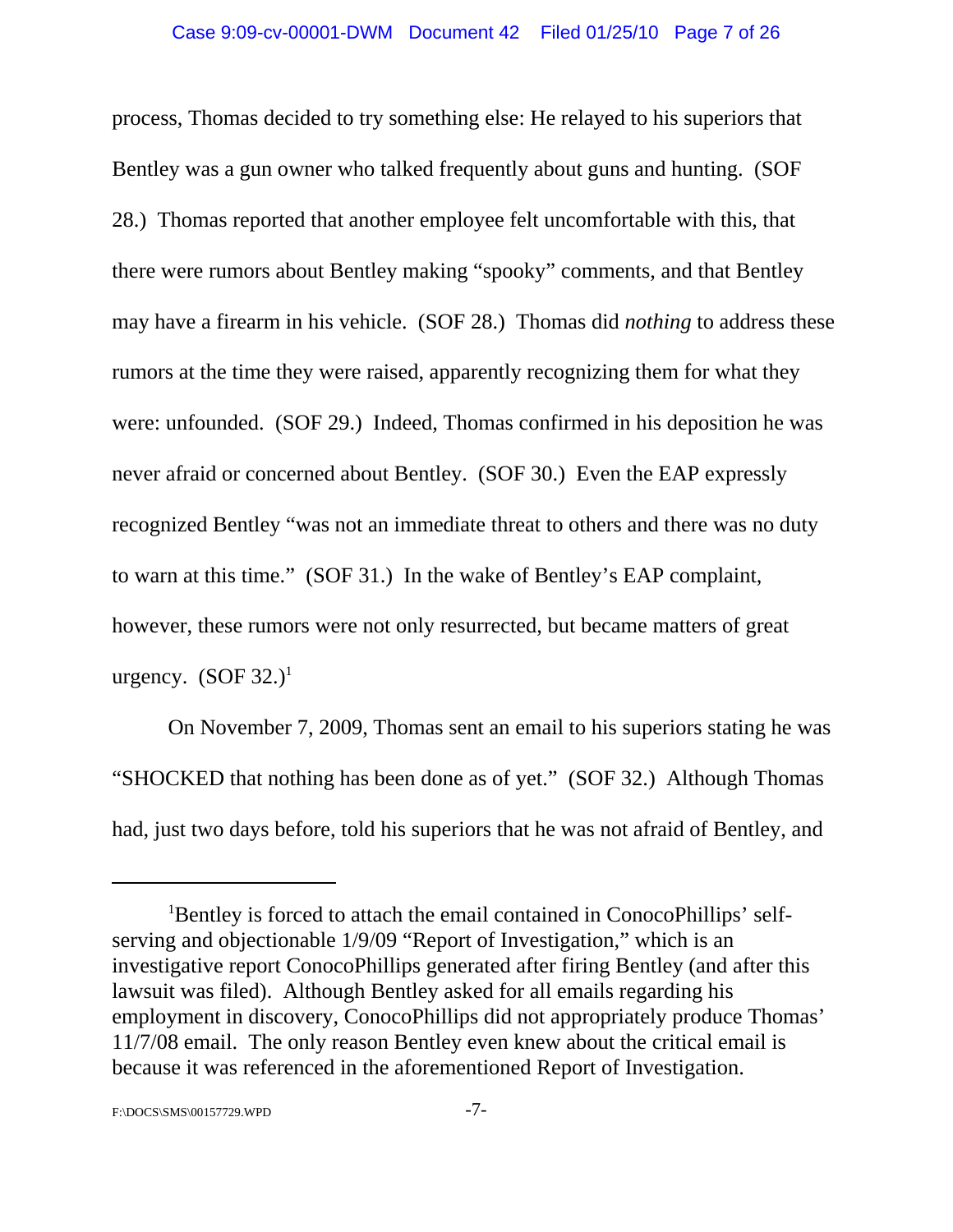#### Case 9:09-cv-00001-DWM Document 42 Filed 01/25/10 Page 8 of 26

although he did nothing when he first heard the rumors, he now passionately made the case to "do something" about Bentley, and to do it quickly: "At what point can we give these men [Bentley's co-workers] a good feeling about their workplace environment?" (SOF 32.) Thomas voiced his frustration with the process: "Please keep this confidential as I'm merely venting some 'red tape' frustrations and this is in no way a 'knock' on you or anyone, just the system. I just want to move on this (at both levels)." (SOF 33.)

Five days later, ConocoPhillips then took an unprecedented step. On November 12, 2008, ConocoPhillips HR representative Ken Halsor, along with two other company personnel, flew up to Missoula from their offices in Texas and approached Bentley. (SOF 34.) Halsor told Bentley that a week after receiving his EAP complaint, ConocoPhillips was informed that Bentley had made a comment to that "they were going to read about [him] in the paper." (SOF 35.) Bentley denies making the statement, and denied it to Halsor. (SOF 35.)

Halsor asked to search Bentley's truck, referencing the company's search policy, of which Bentley was unaware at the time. (SOF 36.) At the time, Bentley was working at the ConocoPhillips terminal and was nowhere near his truck. (SOF 37.) Neither Halsor nor any other ConocoPhillips personnel asked to search Bentley's person, his locker, or anywhere else nearby. (SOF 38.) Although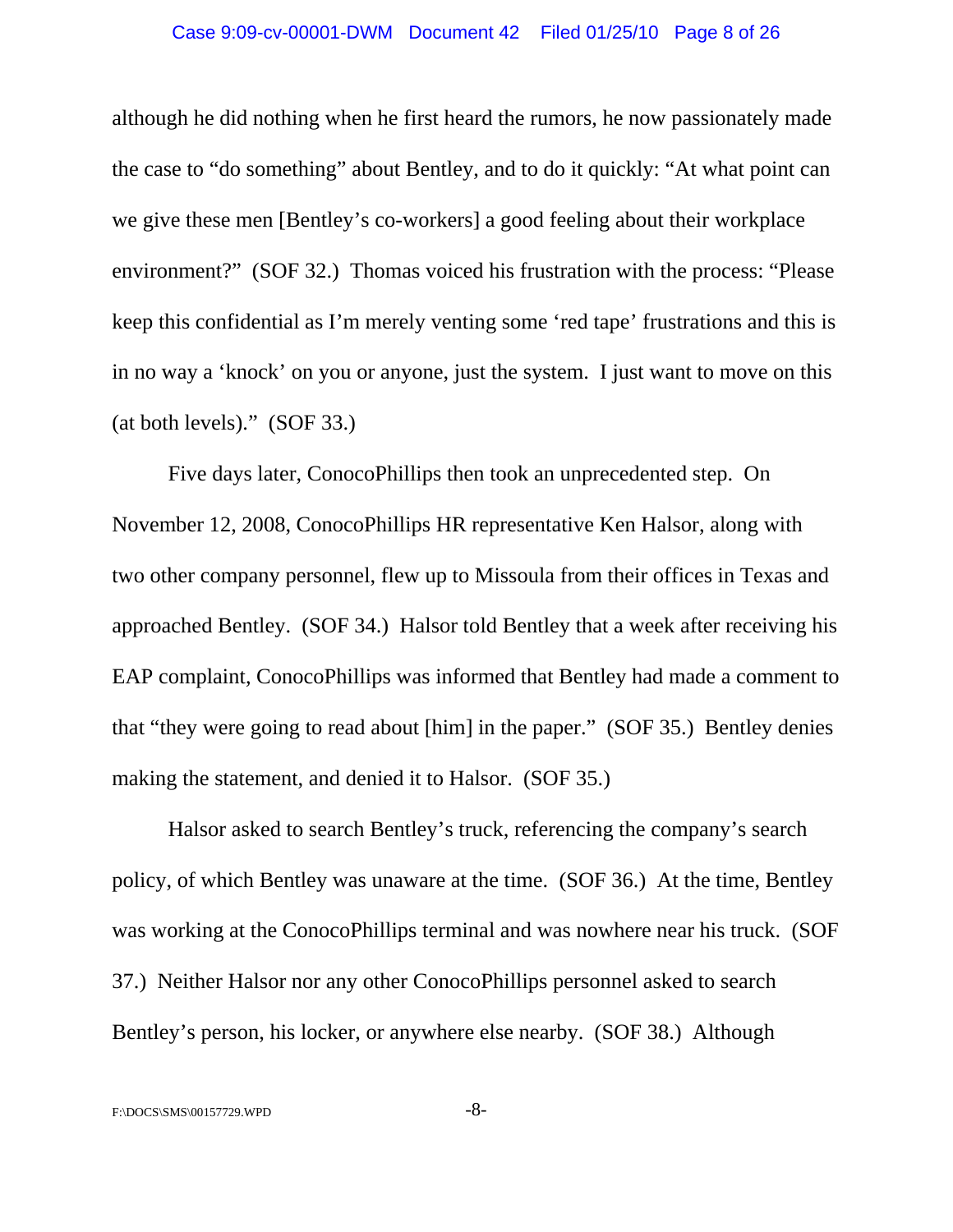#### Case 9:09-cv-00001-DWM Document 42 Filed 01/25/10 Page 9 of 26

ConocoPhillips has refused to answer discovery about other occasions on which it has implemented its search policy, Steve Thomas acknowledged that, in his 14 years at ConocoPhillips, this was the first and only time the company search policy was ever used.  $(SOF 39.)^2$ 

Bentley did not want the company's personnel to search his vehicle. Having just been to a Christian weekend retreat with his wife (Family Life's "Weekend To Remember," held in Coeur D'Alene on 11/7/08-11/9/08), Bentley had personal items in his truck that he did not want others to see. (SOF 40.) Contrary to the hopes of Halsor and Thomas, there were no hunting rifles in the truck, nor were there any firearms ConocoPhillips would have ever discovered during a search of the vehicle. (SOF 41.) The only thing Bentley was concerned about were the very personal items located in his truck, which included copious notes from the

<sup>&</sup>lt;sup>2</sup> Ironically, ConocoPhillips' concocted basis for firing Bentley was in direct contradiction to its litigation position that Montana citizens enjoy the "right to privacy to be left alone." According to ConocoPhillips' policy statement:

Montana citizens are guaranteed an individual right of privacy under the Montana constitution. This right provides significantly broader protection than does the federal constitution. The right to privacy to be left alone is precious. It is essential to our quality of life.

ConocoPhillips' Response to Plaintiff's First Motion to Compel, p. 3 (citations omitted).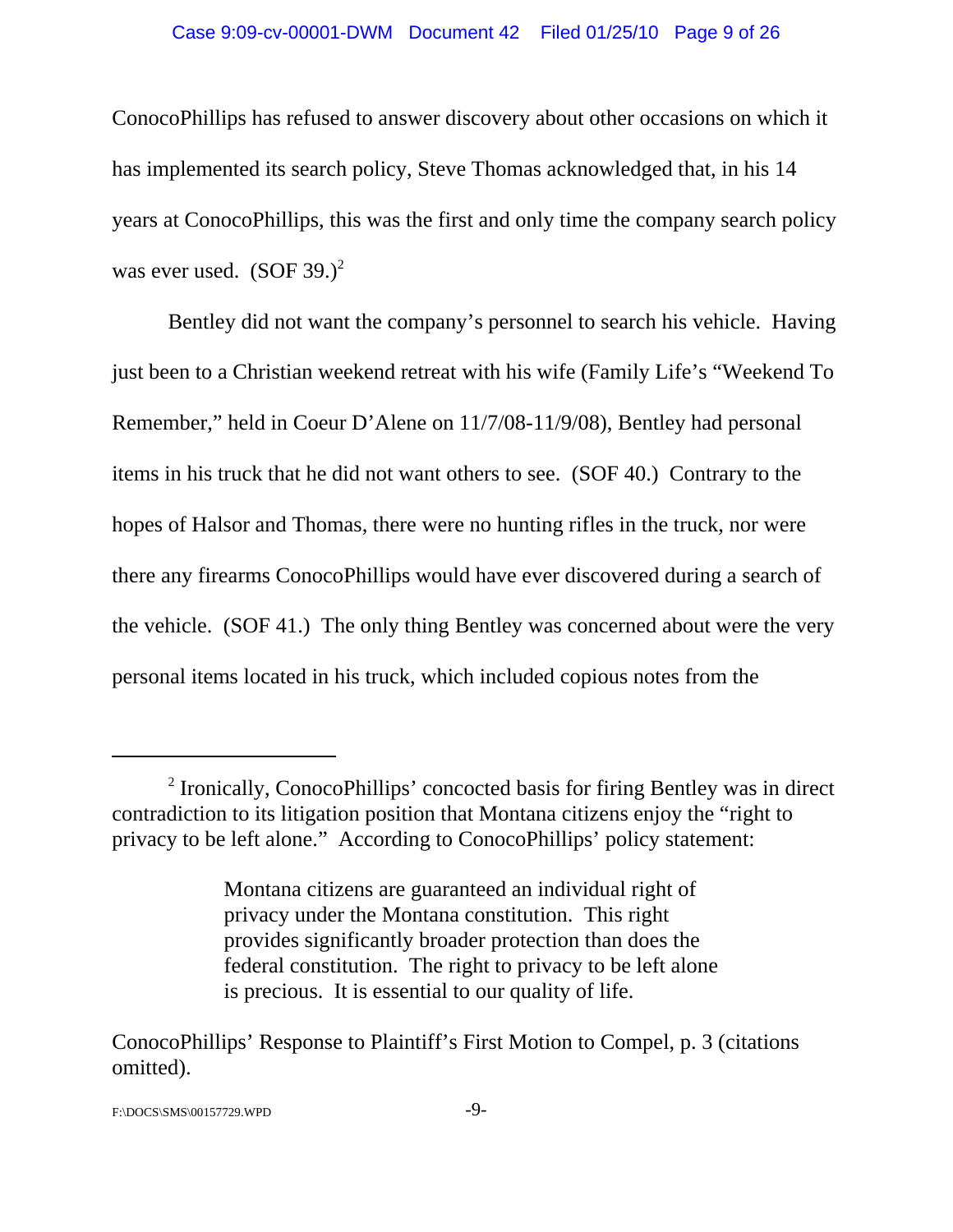conference, intimate details about his marriage, and a sexual aide.  $(SOF 42.)^3$ 

Bentley wanted to protect his privacy, but he also did not want to jeopardize his job. The ConocoPhillips' search policy provides that, "[s]hould any person have questions about this policy, it is that person's responsibility to obtain answers or clarification before a search." (SOF 46.) Bentley asked Halsor what would happen if he denied permission to search his truck. (SOF 47.) Halsor falsely told Bentley that if he refused a search, he would be suspended. (SOF 47.) Halsor's representations made sense to Bentley because it was not inconsistent with ConocoPhillips' progressive disciplinary policy, "OWST" (standing for Oral warning, Written warning, Suspension, and Termination), being that Bentley had never been written up or in trouble before. (SOF 48.) Based on this policy and Halsor's representation, Bentley refused the search. (SOF 51.)

<sup>&</sup>lt;sup>3</sup> During the course of this lawsuit, Bentley disclosed there was a handgun bolted underneath a plastic console in his truck. Bentley had placed the gun there when he lived in Seattle and had to drive through dangerous neighborhoods. To access the handgun, screws had to be removed and the plastic console pulled up. (It was Bentley's thinking that, if he ever needed the handgun in an emergency, he could smash the plastic console with his shoulder and retrieve it.) There is *no possibility* ConocoPhillips would have ever discovered the handgun in a search of Bentley's vehicle. Still, Bentley has been forthcoming about its presence in the vehicle. (SOF 43-44.) Regardless, the fact is irrelevant and inadmissible. *See, e.g., Schwartz v. Metro Aviation, Inc.*, 2009 WL 3522599, \*5 (D. Mont. 2009).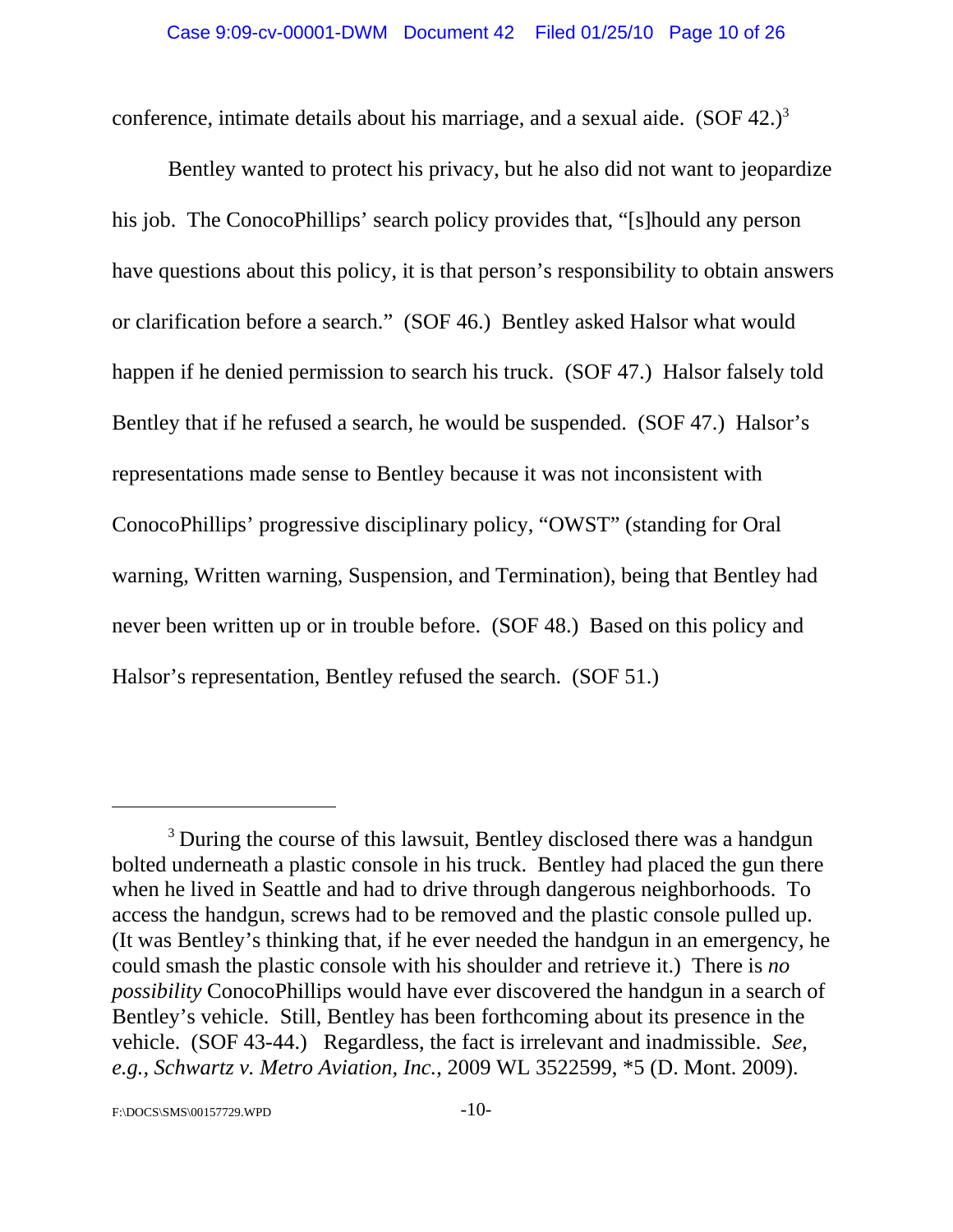Bentley was told he was suspended and instructed to leave the premises. (SOF 52.) In reality, Bentley was being terminated and the decision had already been made. (SOF 52.) On November 17, 2008, Bentley received a letter from Ken Halsor, terminating his employment for refusing a search of his vehicle. (SOF 53. $)^4$ 

Remarkably, ConocoPhillips' retaliation against Bentley did not even cease after his discharge. Steve Thomas filled out Bentley's final timecard. (SOF 1, 7-8, 55.) When he received his last paycheck, Bentley discovered he was not paid for 64 hours of regular time. (SOF 55.) In addition, the company inexplicably deducted 17.31 hours of overtime from his paycheck. (SOF 55.) ConocoPhillips has still not remedied these deficiencies and has not paid Bentley.

ConocoPhillips' contrived reason for discharging Bentley is amply refuted by the record. As a matter of law, the discharge was not supported by good cause, was retaliatory, and violated ConocoPhillips' own policies. Because the undisputed facts establish the discharge was wrongful, Bentley's Motion for Summary Judgment on Wrongful Discharge should be granted.

<sup>&</sup>lt;sup>4</sup> Despite the central role that Halsor played, ConocoPhillips has repeatedly refused to make Halsor available for deposition. This refusal, in and of itself, warrants judgment in favor of Bentley. *See, e.g., Peschel v. Missoula*, CV 08-79- M-JCL (D. Mont. Oct. 15, 2009), Order Granting Default Judgment (available at 2009 WL 3364460).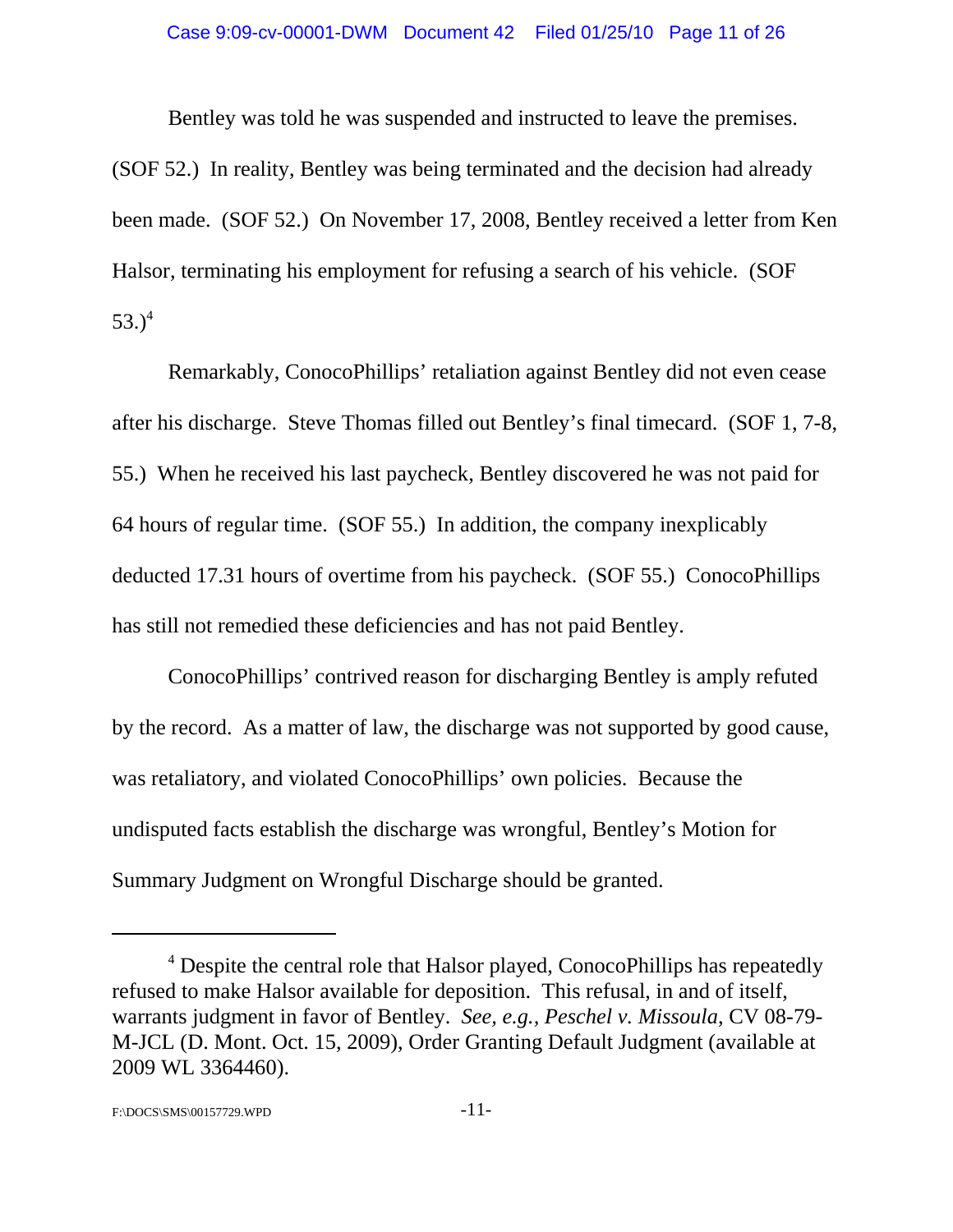#### **SUMMARY JUDGMENT STANDARD**

Summary judgment is appropriate where there is no genuine issue of material fact in dispute and the moving party is entitled to judgment as a matter of law. *Anderson v. Liberty Lobby, Inc.*, 477 U.S. 242, 247–248 (1986). The moving party must initially identify those portions of the record before the Court that it believes establish an absence of material fact. *T.W. Elec. Serv., Inc. v. Pacific Elec. Contractors Assn.,* 809 F.2d 626, 630 (9th Cir. 1987). If the moving party carries its burden, the party opposing summary judgment must then set forth *specific* facts showing that there is a genuine issue for trial. *Celotex Corp. v. Catrett*, 477 U.S. 317, 322–323, 106 S. Ct. 2548, 2552 (1986). "Rule 56(e) therefore requires the nonmoving party to go beyond the pleadings and by [its] own affidavits, or by the 'depositions, answers to interrogatories, and admissions on file,' 'designate specific facts showing that there is a genuine issue for trial'." *Id.* at 324. A mere scintilla of evidence, or evidence that consists of mere speculation, personal belief, hope that helpful evidence will be developed before trial, or irrational inferences is not sufficient. *Matsushita Elec. Indus. Co., Ltd. v. Zenith Radio Corp.*, 475 U.S. 574, 106 S. Ct. 1348 (1986).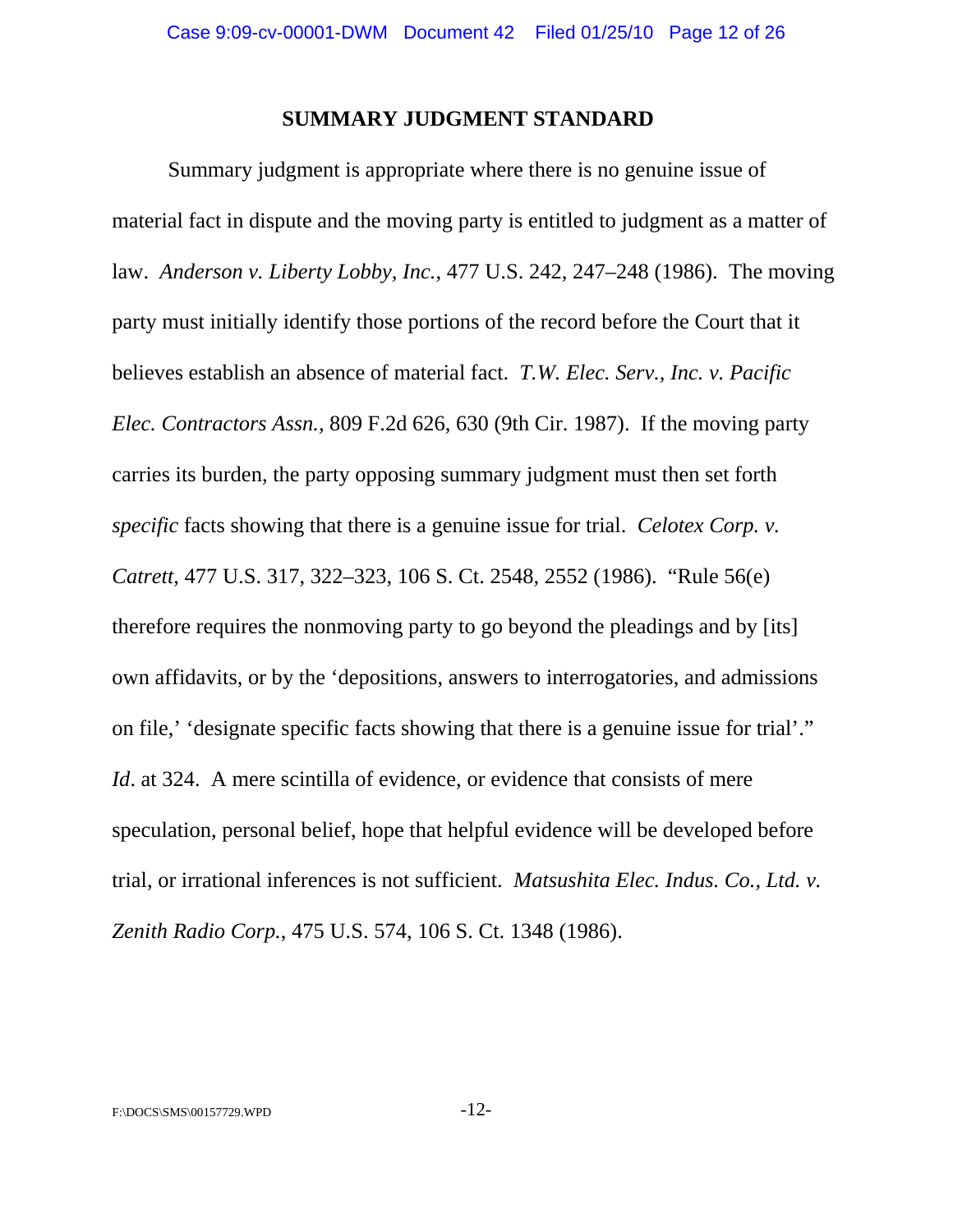# **ANALYSIS**

# **I. CONOCOPHILLIPS VIOLATED MONTANA'S WRONGFUL DISCHARGE FROM EMPLOYMENT ACT.**

Under Montana's Wrongful Discharge from Employment Act (WDEA),

Mont. Code Ann. § 39–2–901, *et seq.*, an employee's discharge is wrongful in

either of three circumstances:

(a) [the discharge] was in retaliation for the employee's refusal to violate public policy or for reporting a violation of public policy;

(b) the discharge was not for good cause and the employee had completed the employer's probationary period of employment; or

(c) the employer violated the express provisions of its own written personnel policy.

Mont. Code Ann. § 39–2–904(1)(a)–(c). Here, the undisputed facts demonstrate

that ConocoPhillips violated all three subsections.

# **A. ConocoPhillips Did Not Have Good Cause.**

Employers have good cause to discharge an employee only if the discharge is based on "reasonable job related grounds for dismissal based on a failure to satisfactorily perform job duties, disruption of the employer's operation, or other legitimate business reason. . . ." Mont. Code Ann. § 39–2–903(5). Here, ConocoPhillips has never claimed Bentley failed to satisfactorily perform his job duties or that he disrupted the work place. In fact, the opposite was true. Bentley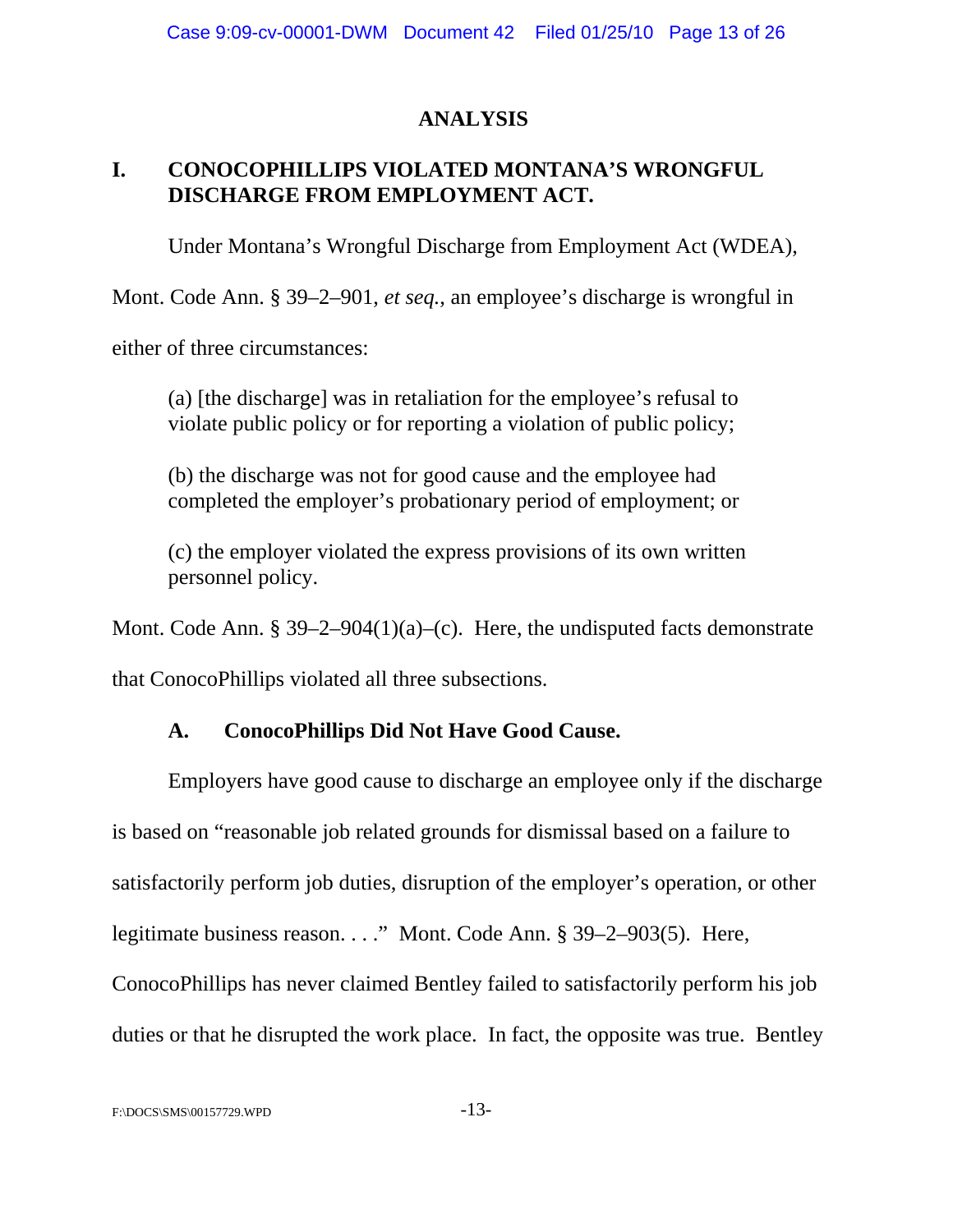#### Case 9:09-cv-00001-DWM Document 42 Filed 01/25/10 Page 14 of 26

had always performed well in his job and had never been written up or in trouble. His evaluations were good.

ConocoPhillips will rely, as it must, on the concept of "legitimate business reason" to support the discharge. A "legitimate business reason" is a "reason that is neither false, whimsical, arbitrary or capricious and [that has] some logical relationship to the needs of the business." *Johnson v. Costco Wholesale*, 152 P.3d 727, 733 (Mont. 2007). The employer's discretion to discharge an employee must be balanced against the employee's "equally legitimate right to secure employment." *Johnson*, 152 P.3d at 733 (citing *Kestell v. Heritage Health Care Corp.*, 858 P.2d 3, 8 (Mont. 1993)). That balance must favor an employee who, like Bentley, presents evidence that the stated reason for the discharge was false, arbitrary or capricious, and unrelated to the needs of the business." *Id.*; *Schwartz v. Metro Aviation, Inc.*, CV 08–32–M –JCL, 2009 WL 352599 (Feb. 9, 2009 D. Mont.)

Where the facts show the reason for discharge was merely pretextual, a violation of the WDEA is established. *See, e.g., Kestell*, 858 P.2d at 8. In *Kestell*, the plaintiff had served as director of a hospital's chemical dependency unit. *Id.* at 4. The hospital entered a contract with an outside company that required someone from the outside company to direct the chemical dependancy unit. *Id.* The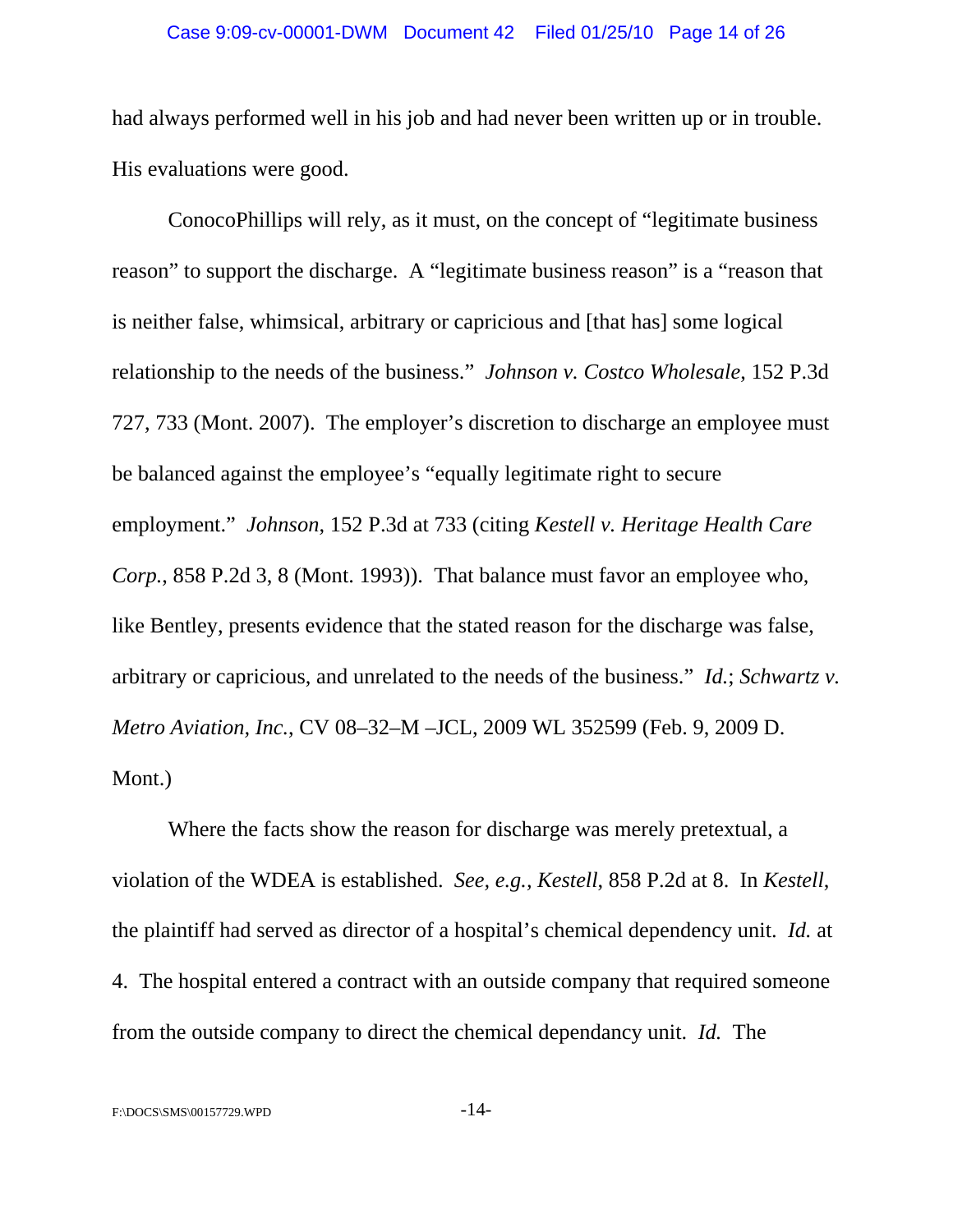#### Case 9:09-cv-00001-DWM Document 42 Filed 01/25/10 Page 15 of 26

hospital reassigned the employee to a different, less desirable job, claiming the reassignment had nothing to do with the new contract but, rather, was prompted by declining revenues. *Id.* at 8. The Montana Supreme Court rejected this concocted "legitimate business reason," finding the discharge was wrongful. *Id.*

Here, the facts are far clearer than in *Kestell*, warranting summary judgment in Bentley's favor. It is undisputed that, on the very day Thomas found out about Bentley's EAP complaints about him, he sent a year-old email to his supervisors about Bentley's speeding at the terminal. (SOF 24.) It is undisputed that, 40 minutes after sending the old email, he confronted Bentley anew about speeding and asked "do I need to discharge you?" (SOF 25.) It is undisputed that Thomas then resurrected stale rumors for his supervisors – rumors he thought nothing about prior to Bentley's EAP complaint. (SOF 28-30.) It is undisputed that Thomas and Halsor then conducted the first-ever search at the Missoula facility, and were so "concerned" about the threat Bentley posed that they did not even ask to search his person or personal storage area – they just wanted to search his truck in the parking lot. (SOF 36, 38.) Without restating the factual background section above, these and other facts amply demonstrate that the purported reason for Bentley's discharge – refusal to allow a search – was entirely pretextual. ConocoPhillips desired to rid itself of a "squeaky wheel" after Bentley complained about unsafe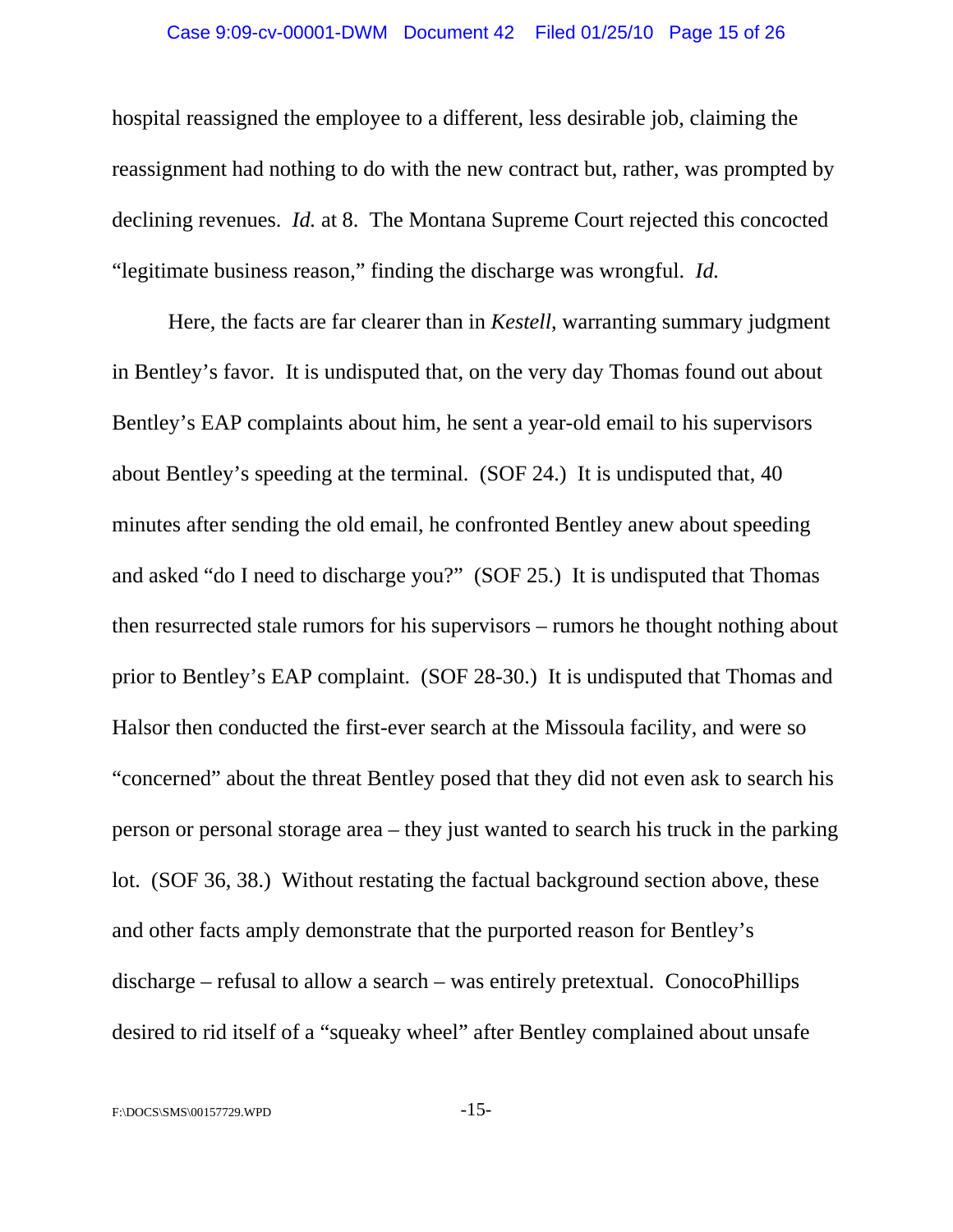working conditions, harassment, and the company's broken promises. It may believe the manner in which it accomplished this was clever, but the undisputed facts render its true motivations abundantly apparent.

Moreover, even assuming *arguendo* that ConocoPhillips did, in fact, discharge Bentley for refusing the vehicle search, this does not amount to good cause under the statute and is, as explained more fully below, inconsistent with its discipline policies. Although ConocoPhillips now wishes to portray Bentley as a Christian gun nut, the facts reveal he was a good worker, and no disciplinary process was pending against him. The EAP and even Thomas realized he was not a threat. Moreover, Bentley relayed that there were personal items in his truck that related to his marriage and he did not want others to see them. Finally, ConocoPhillips never informed Bentley about the search policy and he was unaware of it until the date of his discharge. Given these facts, the decision to discharge Bentley bore no logical relationship to the needs of the business. At the most, the discipline should have been what Halsor said it would be – a suspension and nothing more.

On a related note, Ken Halsor is, without a doubt, one of the key witnesses in this case. He was the individual who ultimately initiated the search process and then fired Bentley after falsely telling him he would only be suspended. Bentley

F:\DOCS\SMS\00157729.WPD -16-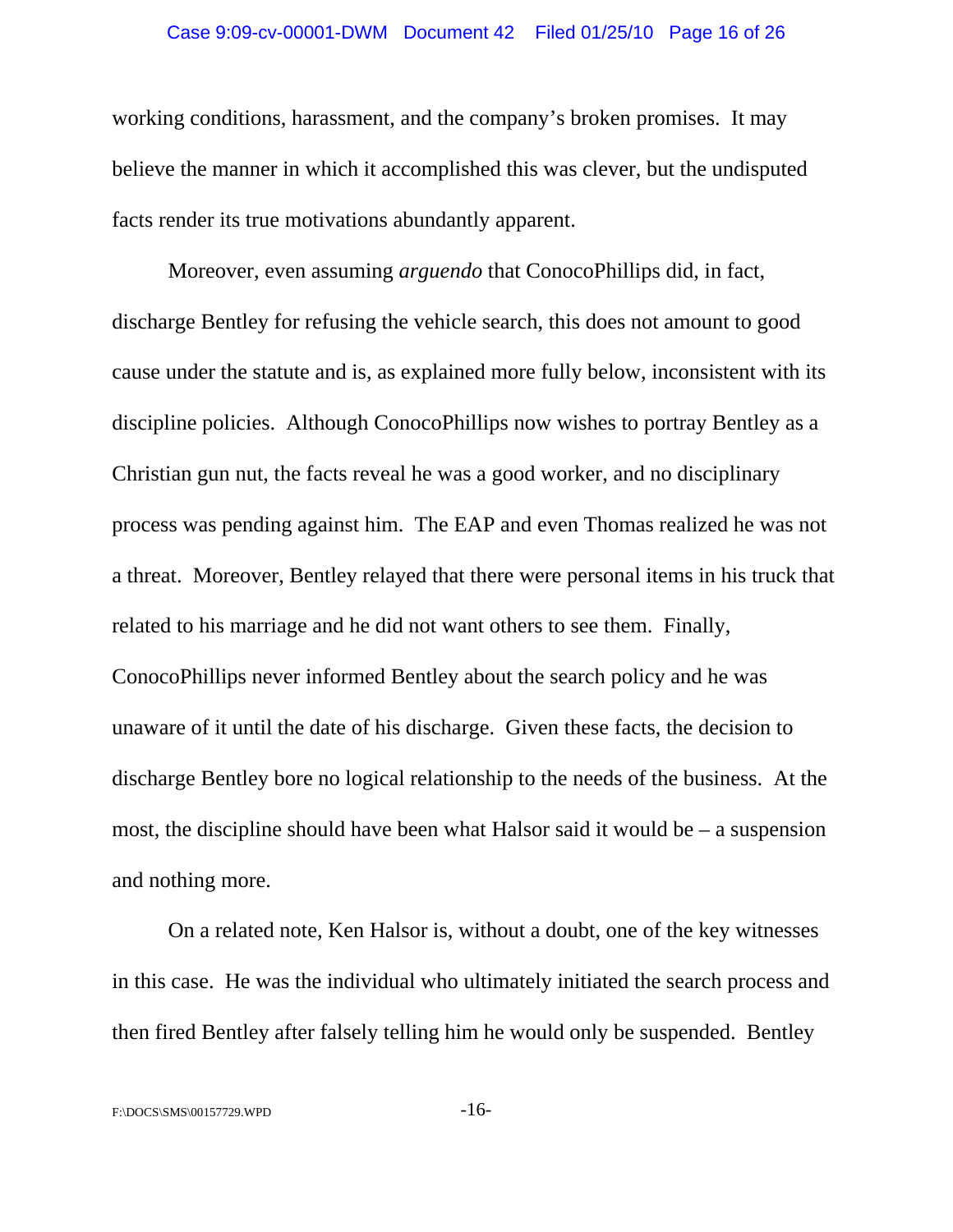requested Halsor's deposition at least as far back as on June 12, 2009. (SOF 54.) Bentley continued to request dates for Halsor's deposition – asking a total of *at least* seven times. (SOF 54.) ConocoPhillips repeatedly promised to produce Halsor. (SOF 54.) Finally, it gave Bentley a date for the deposition: January 7, 2010. (SOF 54.) However, ConocoPhillips has since informed Bentley that Halsor no longer works for the company and that it cannot contact him. (SOF 54.) By failing to make Ken Halsor available, ConocoPhillips has failed to provide any legitimate justification for the unwarranted search of Bentley's vehicle. Because ConocoPhillips has repeatedly refused to make this evidence available, the fact should be read in favor of Bentley. *See, e.g., See Peschel v. Missoula*, CV 08-79- M-JCL (D. Mont. Oct. 15, 2009), Order Granting Default Judgment (available at 2009 WL 3364460).

In sum, the undisputed facts demonstrate that good cause was lacking to support the discharge of Bentley. The Court should rule that ConocoPhillips violated the WDEA in this respect.

### **B. ConocoPhillips Wrongfully Retaliated Against Bentley.**

Bentley's discharge not only lacked good cause, but it was retaliatory, providing a separate and independent basis for summary judgment under the WDEA. Montana law provides that a discharge is wrongful if "it was in retaliation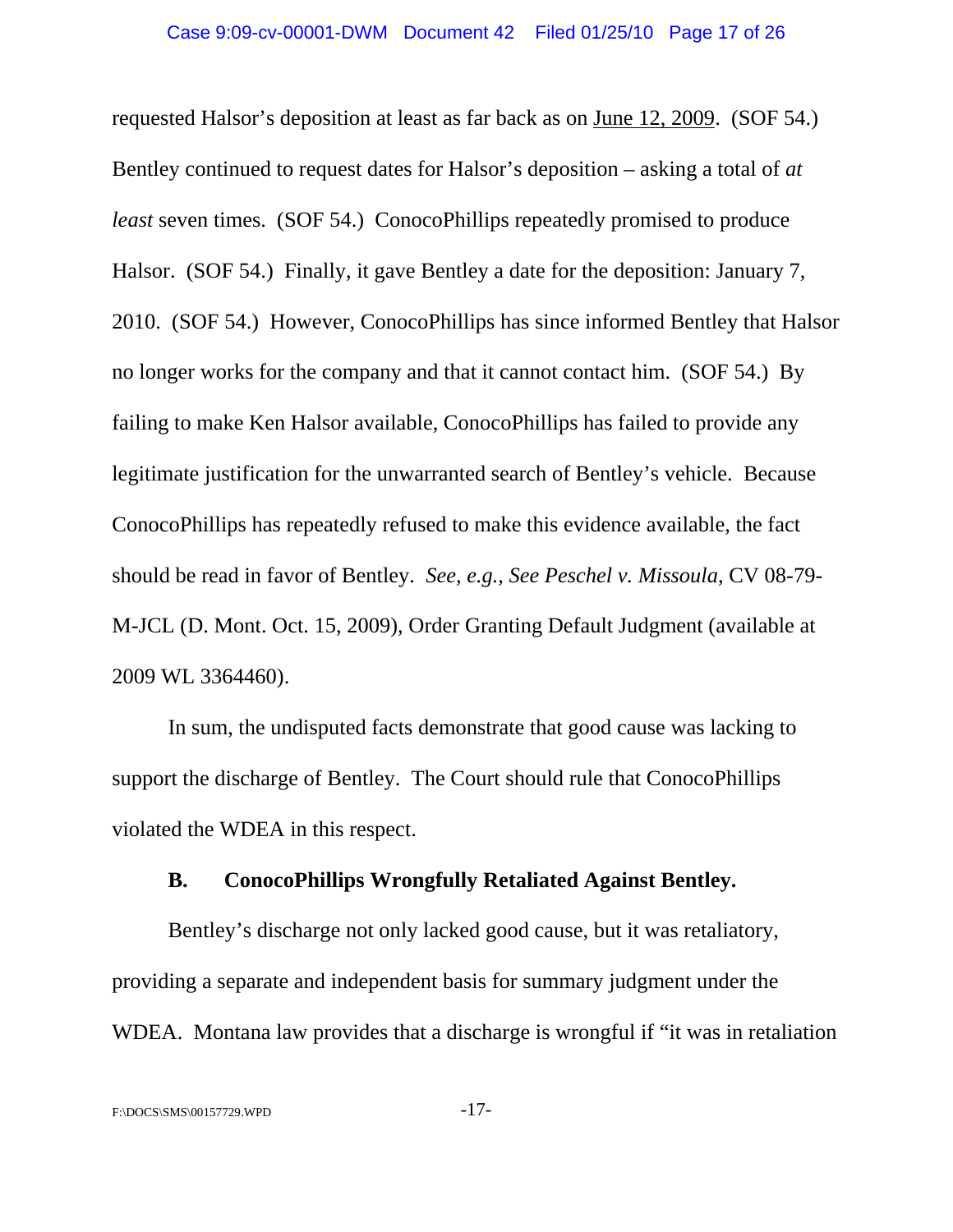for the employee's refusal to violate public policy or for reporting a violation of public policy." Mont. Code Ann. § 39–2–904(1)(a). Here, Bentley complained to ConocoPhillips that he was not being paid the overtime wages he had been promised and complained about unsafe working conditions. When he did so, ConocoPhillips retaliated by discharging him.

The WDEA defines "public policy" as "a policy in effect at the time of the discharge concerning the public health, safety, or welfare established by constitutional provisions, statute, or administrative rule." Mont. Code Ann. § 39–2–903(7). Matters concerning wages and workplace safety clearly fall within the realm of public policy. *See* Montana Wage Act, Mont. Code Ann. §§ 39–3–201 *et seq.*; Fair Labor Standards Act, 29 U.S.C. §§ 201 et seq.; Duties of Employer and Employee, Mont. Code Ann. § 50–71–201 to 50–71–202; Occupational Safety and Health Act, 29 U.S.C. §§ 651 et seq.; *see also Motarie v. Northern Mont. Jt. Refuse Disposal Dist.*, 907 P.2d 154 (Mont. 1995) (discussing how a discharge based on an employee's reporting of unsafe working conditions would be wrongful). Thus, if an employee is discharged for reporting unsafe working conditions or the employer's failure to adequately pay overtime wages, then the discharge is wrongful under the WDEA.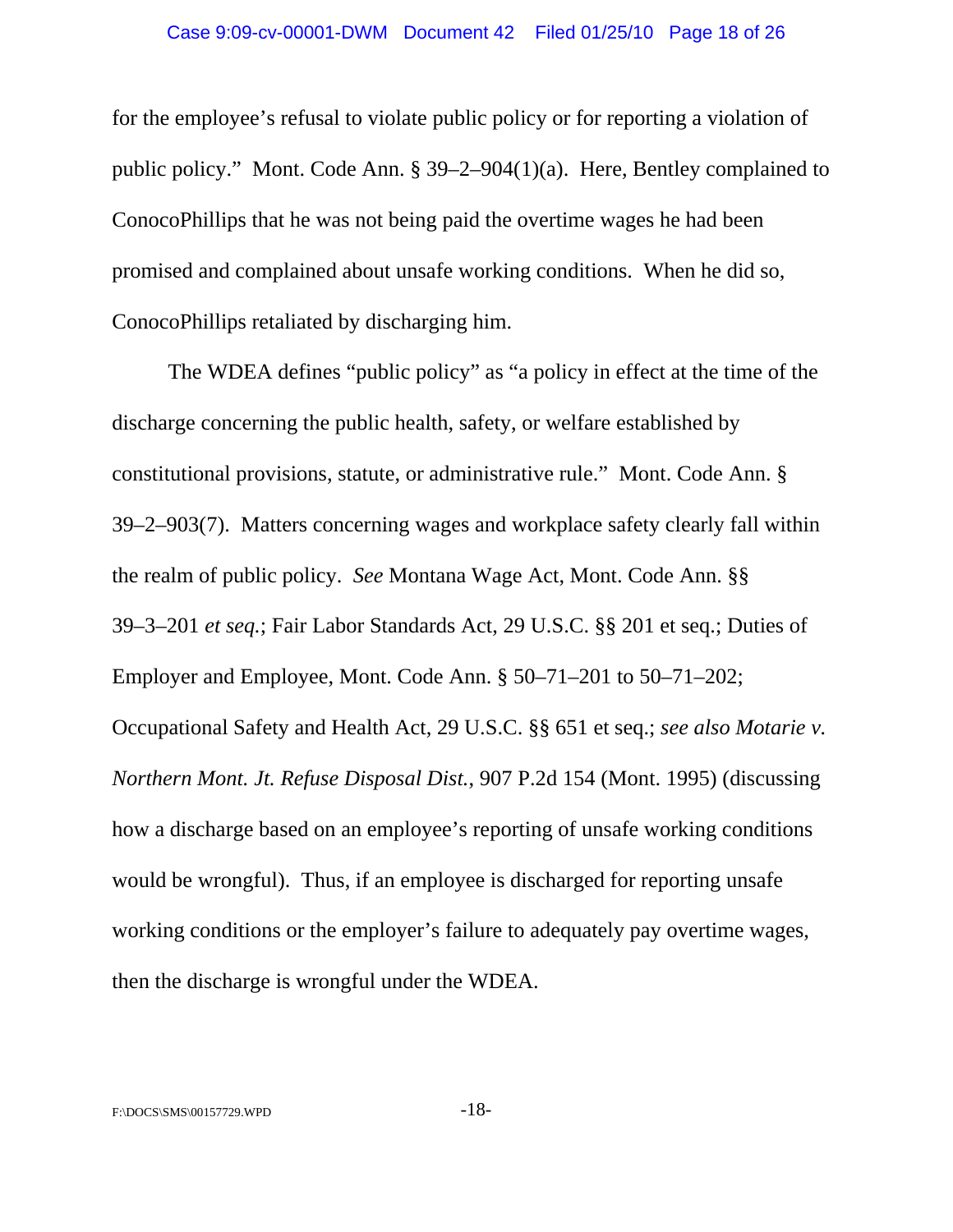As set forth above, Bentley was discharged from ConocoPhillips for reporting unsafe working conditions and the inadequate overtime pay. Both of these matters are important public policy issues. For these reasons, Bentley is also entitled to summary judgment under Mont. Code Ann. § 39–2–904(1)(a).

### **C. ConocoPhillips Violated Its Own Written Personnel Policies.**

The WDEA provides that a discharge is wrongful if "the employer violated the express provisions of its own written personnel policy." Mont. Code Ann. § 39–2–904(1)(c). Here, ConocoPhillips failed to follow its "confidential" EAP policy and its graduated disciplinary policy when it discharged Bentley.

First, there can be no dispute that ConocoPhillips violated its own written personnel policy regarding its "confidential" Employee Assistance Program. Relying on the company's assurances of confidentiality, Bentley filed a complaint with EAP counselor Dixie Wilson. Bentley informed Wilson that he was not being paid the overtime wages he was promised and that working conditions were unsafe. Wilson asked Bentley if she could relay this complaint to an individual (Halsor) in ConocoPhillips' Human Resources department. He agreed, because he wanted the issues addressed and because he believed the disclosure would be limited as represented. However, Halsor breached the confidentiality requirement and told Thomas and others about the complaint, and Bentley was fired only days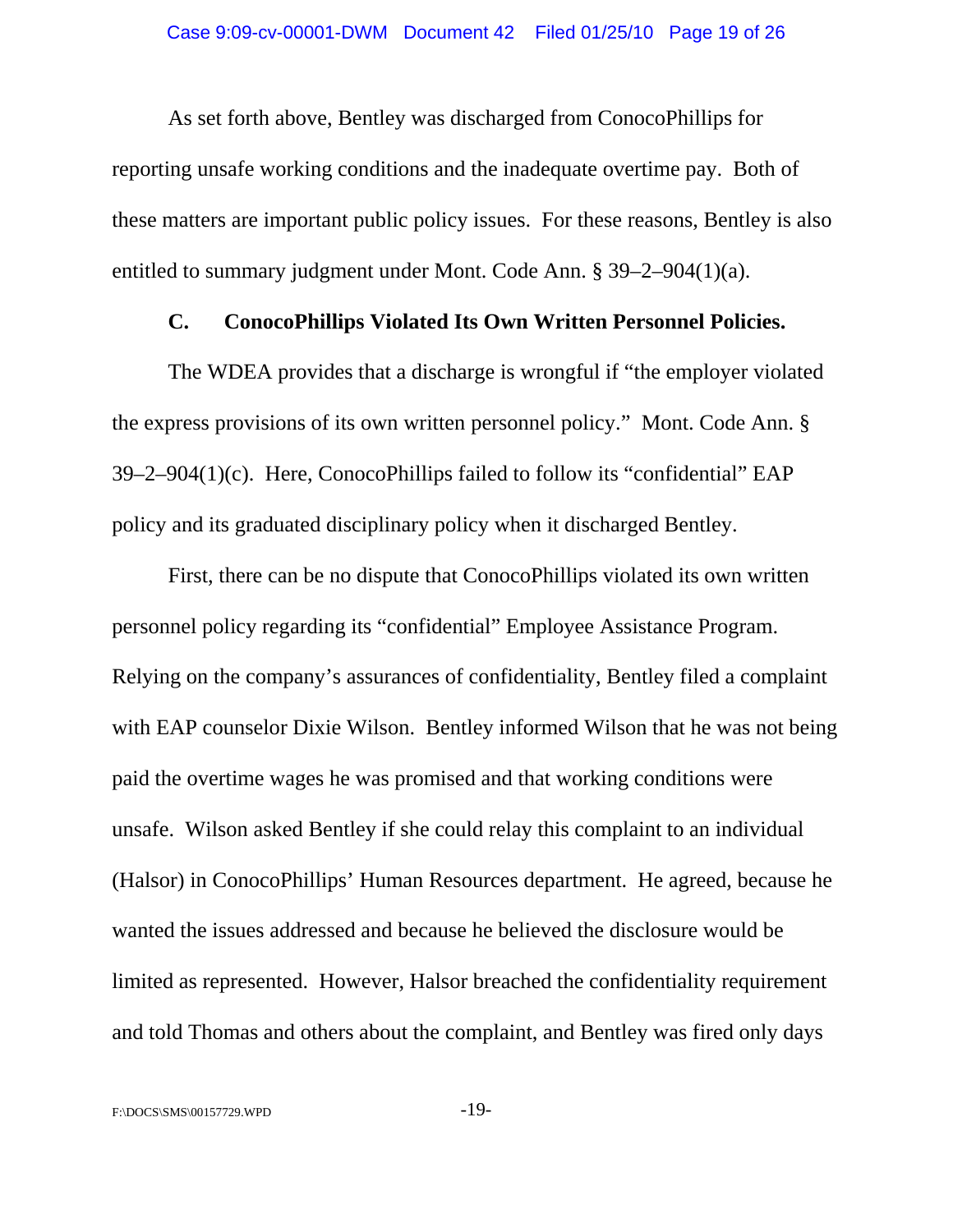later.

In addition to the EAP policy, ConocoPhillips also violated its disciplinary policy. If an employer has a graduated disciplinary policy, like ConocoPhillips, but did not follow the steps when discharging an employee, the discharge is wrongful. *Hager v. J.C. Billion, Inc.*, 184 P.3d 340, 343 (Mont. 2008). In *Hager*, for instance, the employer had a graduated disciplinary policy that required an oral and written warning before termination, but it demoted an employee without issuing either type of warning. *Id.* at 342. The jury returned a verdict for the employee, and the Montana Supreme Court affirmed, concluding it was proper for the trial court to instruct the jury that it is wrongful for the employer not to follow its own graduated disciplinary policy. *Id.* at 343.

Just as in *Hager*, ConocoPhillips violated its own graduated disciplinary policy when it discharged Bentley. Under ConocoPhillips' graduated disciplinary policy, if the company believes an employee has violated work rules, the employee is first orally warned, and if that warning does not remedy the conduct, the employee is issued a written warning, then suspended and, finally, terminated as a last resort. (SOF 48). The policy is referred to as "OWST" for short. (SOF 48).

 ConocoPhillips completely disregarded its OWST policy when it discharged Bentley. Bentley was told by Halsor that if he did not allow the search of his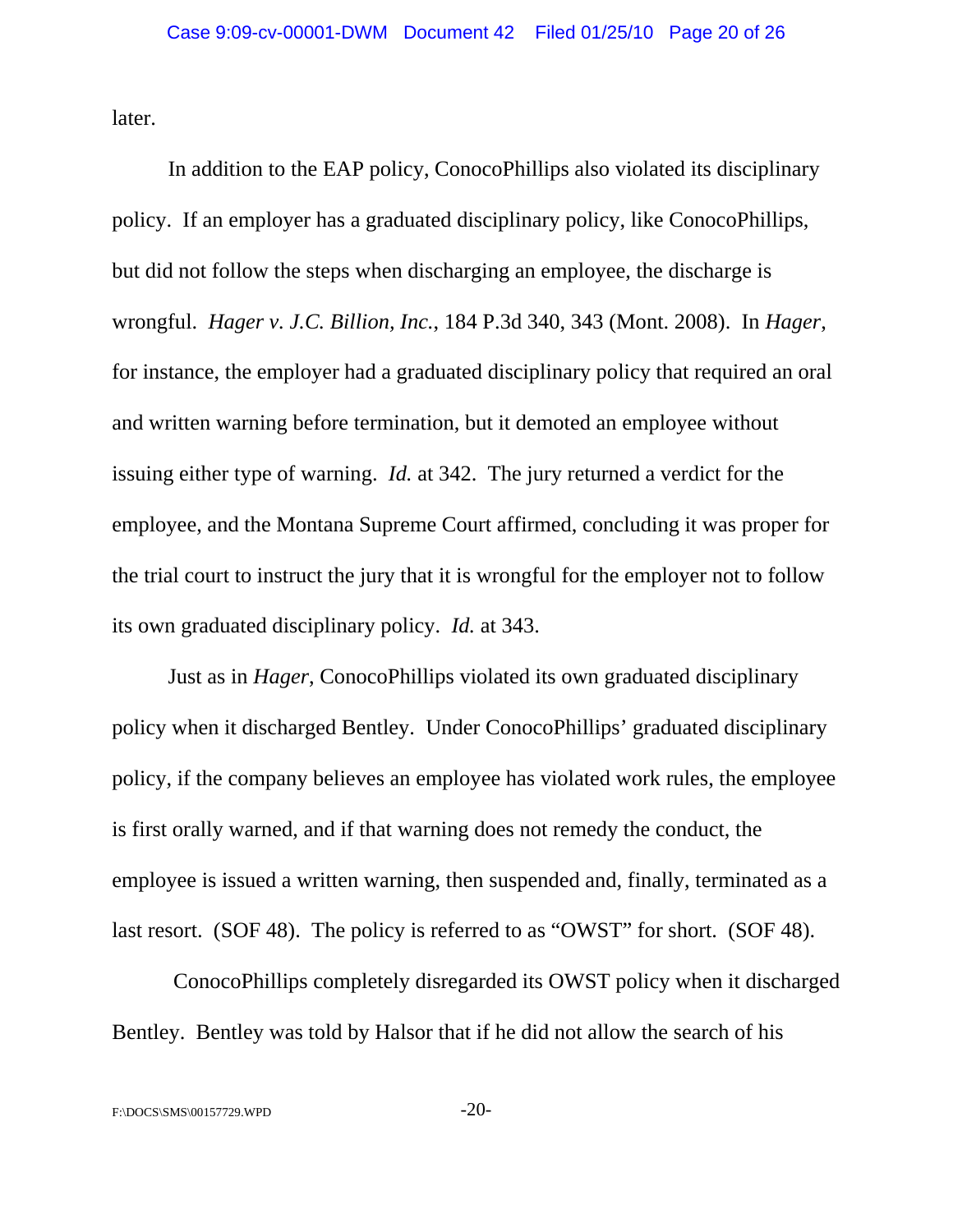vehicle, he would only be suspended. (SOF 47). Not only was Bentley entitled to a written warning before being suspended, but when Bentley refused to allow the search of his vehicle, the company went beyond suspension and immediately discharged him. (SOF 52–53).

ConocoPhillips argues that its OWST policy was not written, and cannot therefore form a basis for violation of the WDEA. ConocoPhillips' attempt to bypass the effect of the statute should not be countenanced, however. First, there is no dispute that the OWST policy existed and was in place at the Missoula facility. (SOF 49). Thomas testified at his deposition that the company's corporate office held OWST out as the company's "progression of disciplinary action," and that it was to be followed with all Missoula terminal employees, including Tim Bentley. (SOF 49.) ConocoPhillips has acknowledged in its briefing in this case that it adhered to an "OWST-type disciplinary procedure" during Bentley's employment. (SOF 50.) As set forth in Bentley's Second Motion To Compel, currently pending before the Court, in discovery ConocoPhillips refused to produce the documents that refer or relate to the OWST procedure it had in place. ConocoPhillips' should not be allowed to benefit from its blatant failure to provide discovery, and its reliance on a technical argument should be disregarded by the Court.

 $F:\angle DOCS\$ SMS\00157729.WPD -21-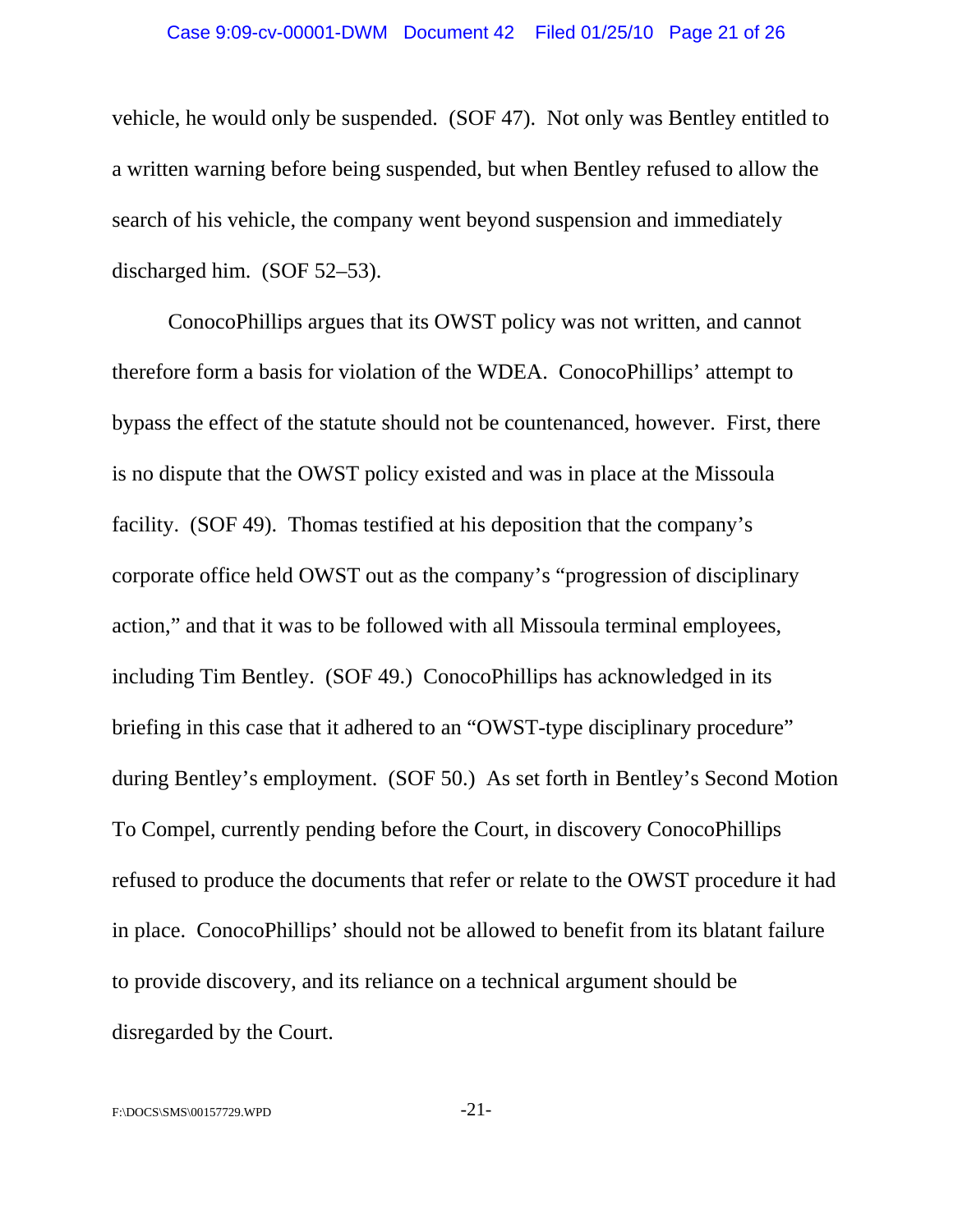The undisputed facts demonstrate that, in terminating Bentley,

ConocoPhillips violated its own written personnel policies. As such, summary judgment is warranted under Mont. Code Ann. § 39–2–904(1)(c).

# **II. CONOCOPHILLIPS VIOLATED THE FAIR LABOR STANDARDS ACT.**

Like Montana's WDEA, the Fair Labor Standards Act (FLSA) prohibits employers from "discharg[ing] or in any other manner discriminat[ing] against any employee because such employee has filed any complaint or instituted or caused to be instituted any proceeding under or related to this chapter." 29 U.S.C. § 215(a)(3). This prohibition applies to complaints regarding payment of regular and overtime wages for employees engaged in interstate commerce. *See* 29 U.S.C. §§ 206, 207. Employees in the interstate oil pipeline industry are "plain[ly]" engaged in interstate commerce. *Brennan v. Greene's Propane Gas Serv., Inc.*, 479 F.2d 1027, 1030–1031 (5th Cir. 1973); *see also Wirtz v. Lunsford*, 404 F.2d 694 (6th Cir. 1968).

The terms of FLSA's anti-retaliation provision are liberally construed—employers are liable for retaliation when employees have complained to a manager, foreman, or other officers of the employer, even if a formal complaint was not made. *Lambert v. Ackerly*, 180 F.3d 997, 1004–1005, 1007 (9th Cir. 1999) (en banc), *cert. denied*, 528 U.S. 1116; *Tenn. Coal, Iron, & R. v.*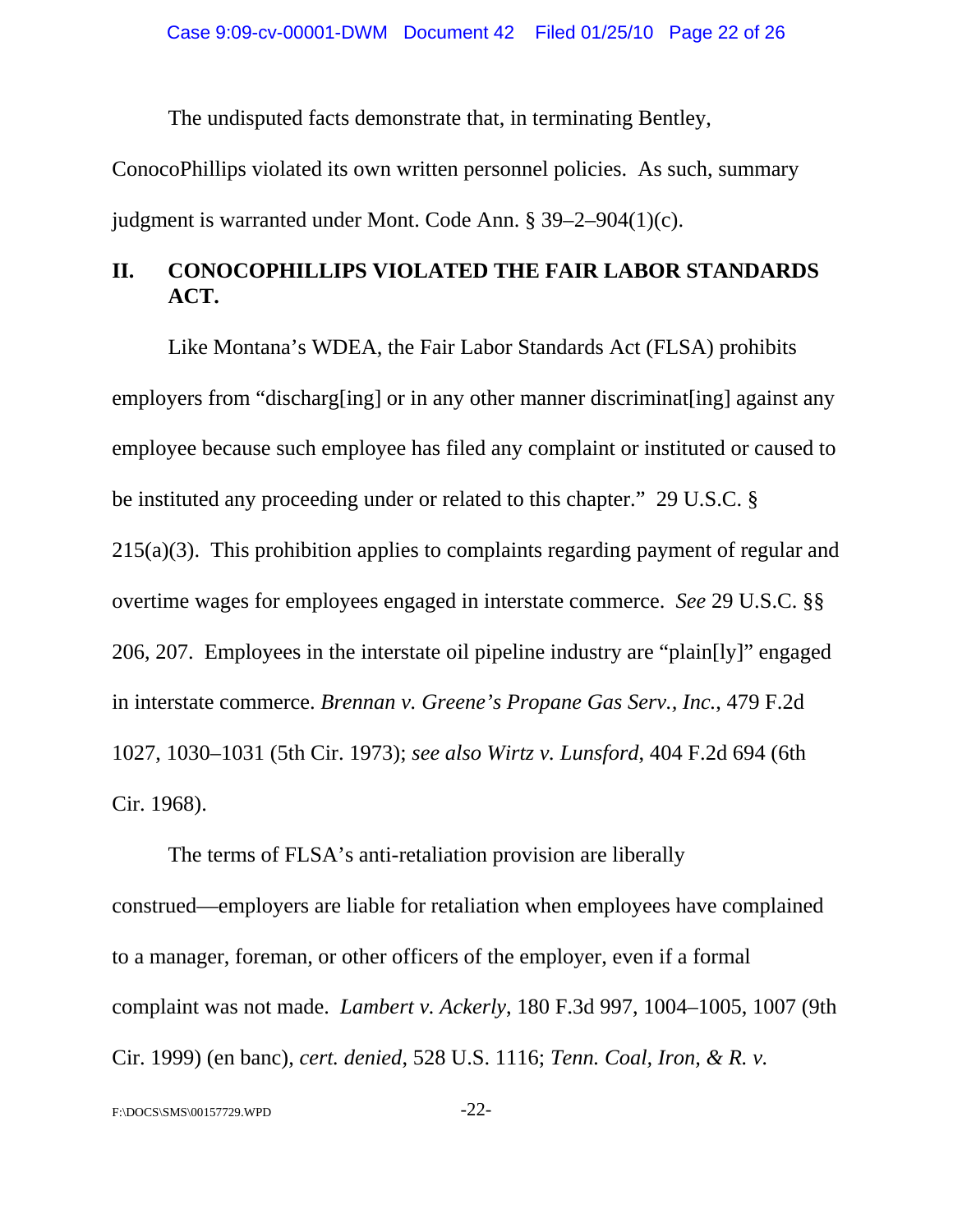*Muscoda Local No. 123*, 321 U.S. 590, 597 (1944) ("[FLSA] must not be interpreted or applied in a narrow, grudging manner."). In *Lambert*, for instance, the Ninth Circuit expressly held that:

[I]t is clear that so long as an employee communicates the *substance* of his allegations to the employer (e.g., that the employer has failed to pay adequate overtime, or has failed to pay the minimum wage), he is protected by [FLSA's anti-retaliation provision].

180 F.3d at 1008 (emphasis original).

A former employee establishes a prima facie case of retaliatory discharge if he can show: (1) he was discharged after complaining about his pay, and (2) the employer was aware of the complaint. *See Stone v. City of Indianapolis Pub. Utils. Div.*, 281 F.3d 640, 642–644 (7th Cir. 2002) (en banc) (discussing *McDonnell Douglas Corp. v. Green*, 411 U.S. 792, 802–804 (1973)); *Adair v. Charter Co. of Wayne*, 452 F.3d 482 (6th Cir. 2006). This showing creates a presumption that the employer unlawfully retaliated against the employee. *Stone*, 452 F.3d at 489 (citing *St. Mary's Honor Ctr. v. Hicks*, 509 U.S. 502, 506 (1993)). The burden then shifts to the employer to show legitimate, non-retaliatory reasons for the discharge. *Id.*

Timing is a critical factor when showing that a discharge was retaliatory. *See, e.g., Lambert*, 180 F.3d 997. In *Lambert*, an account executive for the Seattle SuperSonics, a professional basketball team, complained to her supervisor about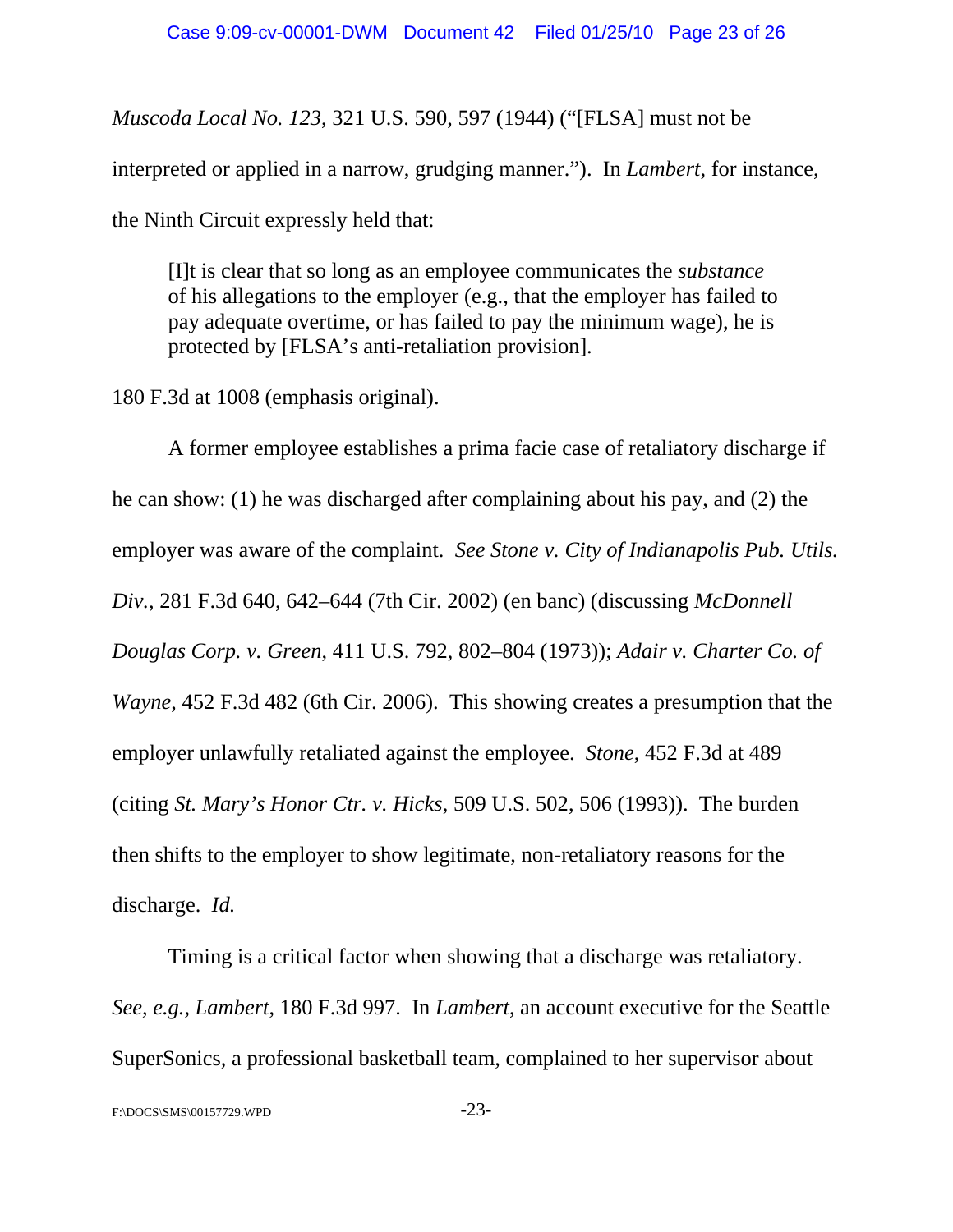her overtime wages. *Id.* at 1001. The account executive eventually settled her claim with the SuperSonics, but a week after the settlement, the executive vice president announced he was planning to lay off all account executives in less than two months. *Id.* at 1002. The account executives then filed a lawsuit in federal court alleging they had been fired in retaliation for their complaints about overtime wages. *Id.* The jury awarded the plaintiffs lost wages, damages for each plaintiff's emotional distress, and \$12 million on their retaliation claim under FLSA. *Id.* The district court also awarded attorneys' fees to the plaintiffs. *Id.* The Ninth Circuit upheld the verdict in each respect and concluded that substantial evidence supported the verdict. *Id.* at 1012.

Here, the undisputed facts lead to one conclusion—Bentley was discharged from ConocoPhilips because he raised legitimate concerns about his overtime pay and other working conditions. Bentley expressed his concerns directly to Thomas and then filed a complaint through the company's "confidential" EAP program. In breach of the confidentiality requirement, Thomas was informed of the complaints and Bentley was fired in a few short days.

As set forth above, ConocoPhillips, a sophisticated corporate litigant, tried to mask its reasons for discharging Bentley. The undisputed facts refute the company's dubious tale. Those facts will not be restated here. Suffice it to say

F:\DOCS\SMS\00157729.WPD -24-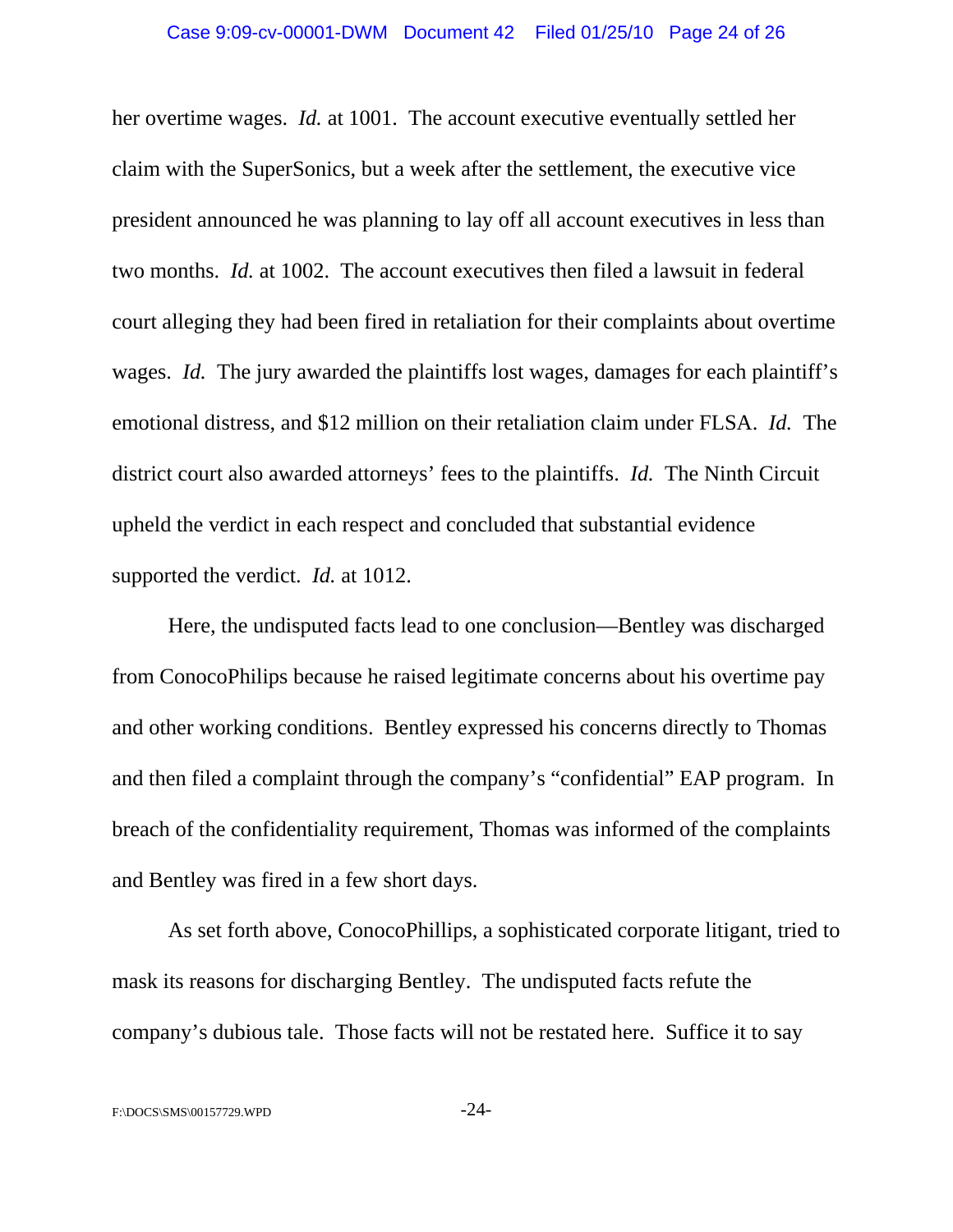that the following is undisputed: (1) Bentley was discharged after complaining about his pay, and (2) ConocoPhillips was aware of the complaint. *See Stone*, 281 F.3d at 642–644. Under federal law, this creates a presumption that ConocoPhillips unlawfully retaliated against Bentley, and it is ConocoPhillips' burden to prove otherwise. *See id.* at 489. As set forth above, this is a burden it cannot meet.

## **CONCLUSION**

For the reasons stated, Bentley respectfully requests the Court grant Bentley's Motion for Summary Judgment on Wrongful Discharge.

DATED this 25th day of January, 2010.

BOONE KARLBERG P.C.

By: /s/ Scott M. Stearns Scott M. Stearns *Attorneys for Plaintiff*